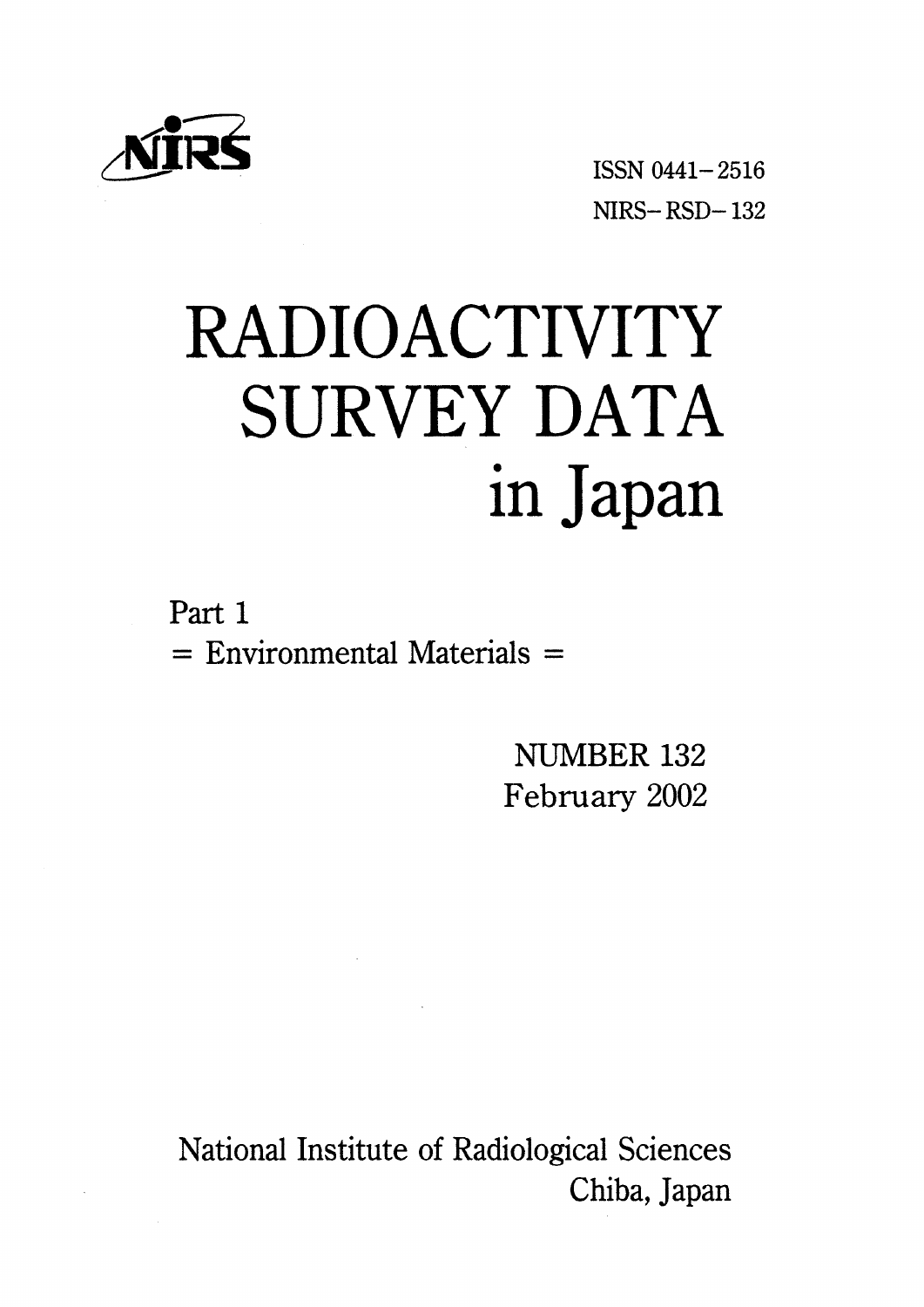# Radioactivity Survey Data in Japan Number 132

# September 2001 part 1 = Environmental Materials =

|    | Contents                                                                                             |      |
|----|------------------------------------------------------------------------------------------------------|------|
|    |                                                                                                      | Page |
|    | <b>Environmental and Dietary Materials</b>                                                           |      |
|    | (Japan Chemical Analysis Center)                                                                     |      |
| 1. |                                                                                                      |      |
| 2. |                                                                                                      |      |
| 3. |                                                                                                      |      |
| 4. | Determination of Stable Strontium, Calcium and Potassium <b>Construction of Stable Strontium</b> , 4 |      |
| 5. |                                                                                                      |      |
| 6. |                                                                                                      |      |
|    |                                                                                                      |      |
|    | (for domestic program)                                                                               |      |
|    |                                                                                                      |      |
|    | (for WHO program)                                                                                    |      |
|    | (2)<br>Strontium-90 and Cesium-137 in Airborne Dust                                                  |      |
|    | (3)<br>Strontium-90 and Cesium-137 in Service Water                                                  |      |
|    | (4)<br>Strontium-90 and Cesium-137 in Freshwater                                                     |      |
|    | (5)<br>Strontium-90 and Cesium-137 in Sea Water                                                      |      |
|    | (6)                                                                                                  |      |

Editted by National Institute of Radiological Sciences, under the supervision of Ministry of Education, Culture, Sports, Science and Technology of Japanese Government.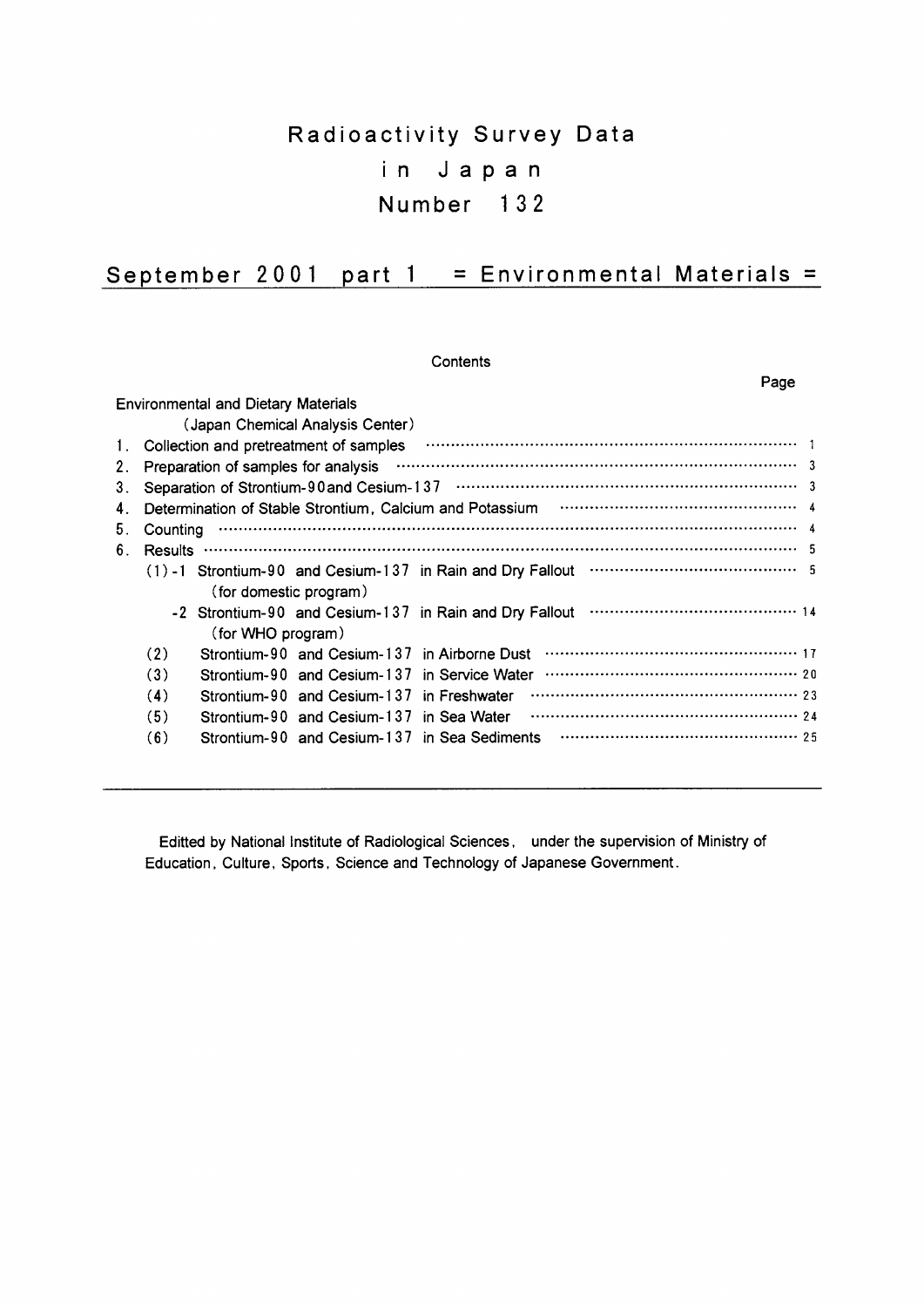# **Environmental and Dietary Materials'**

(Japan Chemical Analysis Center)

#### Collection and pretreatment of samples  $\mathbf{f}$

Rain and dry fallout  $(1)$ 

Rain and dry fallout was collected monthly on a sampling tray, approximately 5000cm<sup>2</sup> in area, which was filled with water to a depth of 1 cm at the beginning of every month.

Strontium and cesium carrier solutions were added after the sample was filtered. The tray was washed with 5<sub>0</sub> of distilled water and the washing was combined to the filtrate.

The sample was passed through a cation exchange column (500m<sub>2</sub> of Dowex 50W X8, 50 $\sim$ 100 mesh. Na form) at a rate flow of 80m g/min.

# (2) Airborne dust

.Airborne dust was collected by an electrostatic precipitator or a filter air sampler for every threemonths at a rate of more than 3000m<sup>3</sup> per month.

The sampling was done 1 to 1.5 meters above the ground.

# (3) Service water and freshwater

Service water, 1002 each, was collected at the intake of the water-treatment plant and at the tap after water was left running for five minutes. Strontium and cesium carriers were added to the filtered water sample. The subsequent process was the same as that described in the section  $(1)$ . Freshwater was treated in the same way as the service water.

# $(4)$  Soil

Soil was collected from the location in the spacious and flat area without past surface disturbance caused by dust storms, inflow and out flow Any places located due to precipitation, etc... under trees in a forest. in a stony area or inside of river banks were avoided. Soil was taken from two layers of different depths, 0-5cm and 5-20cm. The soil lumps were crushed by hands and dried in a drying oven regulated 105°C . The soil was then passed through a 2mm sieve to remove plant roots and pebbles.

# $(5)$  Sea water

Sea water was collected at the fixed stations

where the effect of terrestrial fresh water from rivers was expected to be negligibly small. A special consideration was also given to weather conditions.

The sampling was carried out when there was no rainfall for the last few days. To prevent contamination. water samples were collected at the bow of a sampling boat just before she stood still by scooping surface water using a polyethylene bucket.

Immediately after the collection, the samples were acidified to a pH lower than 3 by adding concentrated hydrochloric acid in a ratio of 1 m<sub>2</sub> to 1g of sea water, and then stored in 20g polyethy-The sampling equipments as well lene containers. as containers were thoroughly rinsed with dilute hydrochloric acid and then with distilled water before Two hundred milliliters of sea water was also  $HCD$ collected at the same stations for the determination of chlorinity.

# (6) Sea sediments

Sediment was collected in the same area as that for the sea water sample, taking the following criteria into account:

- a. The depth of water exceeds 1m at low tide.
- b. No significant sedimental movement is observed in the vicinity of concern.
- c. Mud. silt and fine sand are preferable.

A conventional sediment sampling device was used for collecting the top few centimeters of surface sediment. Approximately 4 kg of the sample in wet weight was spread on a stainless steel dish after removed of the pebbles. shells and other foreign materials, and dried in a drying oven regulated at 105°C.

# $(7)$  Total diet

A full one day ordinary diet including three meals, water, tea and other in-between snacks for five persons was collected as a sample of "total diet".

The sample in a large stainless steel pan was carbonized carefully by direct application of gas flame, and was transferred to a porcelain dish and then ashed at 450°C in an electric muffle furnace.

# $(8)$  Rice

Polished rice was collected in producing districts at the harvest and in consuming areas when new crops were first put on sale. The sample was carbonized and ashed in a porcelain dish.

Samples were sent to the Center from 46 contracted prefectures.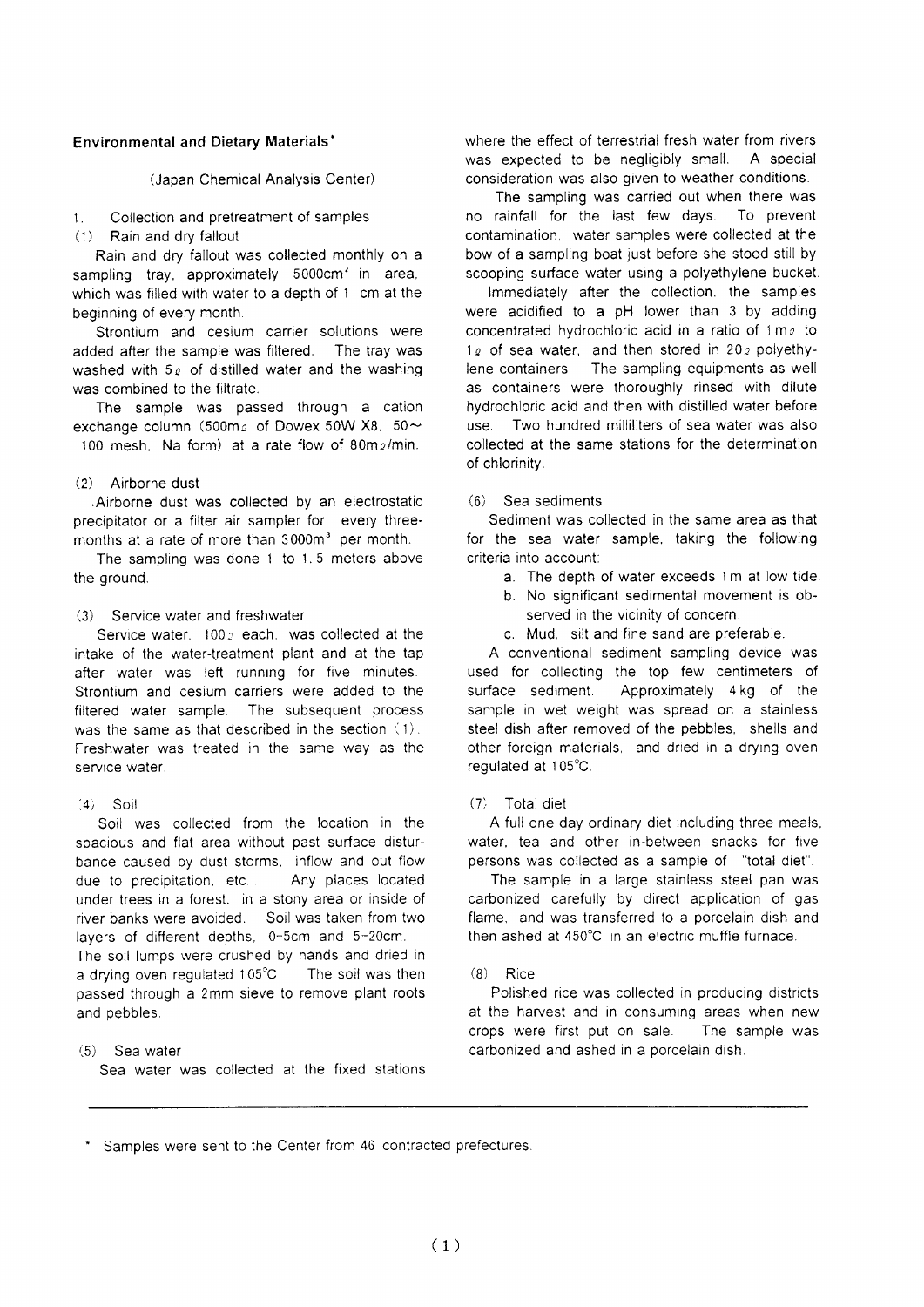# $(9)$  Milk

Raw milk was collected in producing districts and commercial milk was purchased in consuming districts. Milk in a stainless steel pan or a porcelain dish was evaporated to dryness followed by carbonization and ashing.

# $(10)$  Vegetables

Spinach and Japanese radish were selected as the representatives for left vegetables and for nonstarch roots, respectively. After removing soil, the edible part of vegetable sample was dried and carbonized in a stainless steel pan or a porcelain dish.

# $(11)$  Tea

Five hundred grams of manufactured green tea was collected. carbonized and ashed in a stainless steel pan or a porcelain dish.

# (12) Fish. shellfish and seaweeds

a. Sea fish and freshwater fish

Fish was rinsed with water and blotted with a filter paper. Only the edible part was used in case of larger sized fish, and the whole part was used in case of smaller ones. Each sample was weighed and placed in a stainless steel pan or a porcelain dish. After carbonized, the sample was ashed in an electric muffle furnace.

b. Shellfish

Approximately 4kg of shellfish including the shells was collected or purchased. After removing the shells, it was treated in the same way as that for the sea fish.

# c Seaweeds

Edible seaweeds were collected and rinsed with water to remove sand and other adhering matters on the surface. These were removed of excess water, weighed dried and ashed.

Table 1 shows details of sample collection.

| Sample                                         | Frequency of sampling                | Quantity of sample            |
|------------------------------------------------|--------------------------------------|-------------------------------|
| =Environmental materials=                      |                                      |                               |
| $(1)$ Rain and dry fallout                     |                                      |                               |
| 1. For domestic program                        | monthly                              |                               |
| 2. For WHO program                             | monthly                              |                               |
| (2) Airborne dust                              | quarterly                            | $>3000$ m <sup>3</sup> /month |
| (3) Service water and freshwater               |                                      |                               |
| 1. Service water (source water)                | semiyearly                           | 1000                          |
| 2. Service water (tap water)                   | semiyearly                           | $100\degree$                  |
| 3. Freshwater                                  | yearly (fishing season)              | $100 \alpha$                  |
| $(4)$ Soil                                     |                                      |                               |
| 1. $0 \sim 5$ cm                               | yearly                               | 4 kg                          |
| 2. $5 \sim 20$ cm                              | yearly                               | 4 kg                          |
| $(5)$ Sea water                                | yearly                               | 40 $\varrho$                  |
| $(6)$ Sea sediments                            | yearly                               | 4 kg                          |
| =Dietary materials=                            |                                      |                               |
| $(7)$ Total diet                               | semiyearly                           | daily amount for 5 persons    |
| $(8)$ Rice                                     |                                      |                               |
| 1. Producing districts                         | yearly (harvesting season)           | 5 kg (polished rice)          |
| 2. Consuming districts                         | yearly (harvesting season)           | 5 kg (polished rice)          |
| $(9)$ Milk                                     |                                      |                               |
| 1. Producing districts for                     | quarterly (February, May, August and | 3Q                            |
| WHO program                                    | November)                            |                               |
| 2. Producing districts for<br>domestic program | semiyearly (February and August)     | 3Q                            |

Table 1 Details of sample collection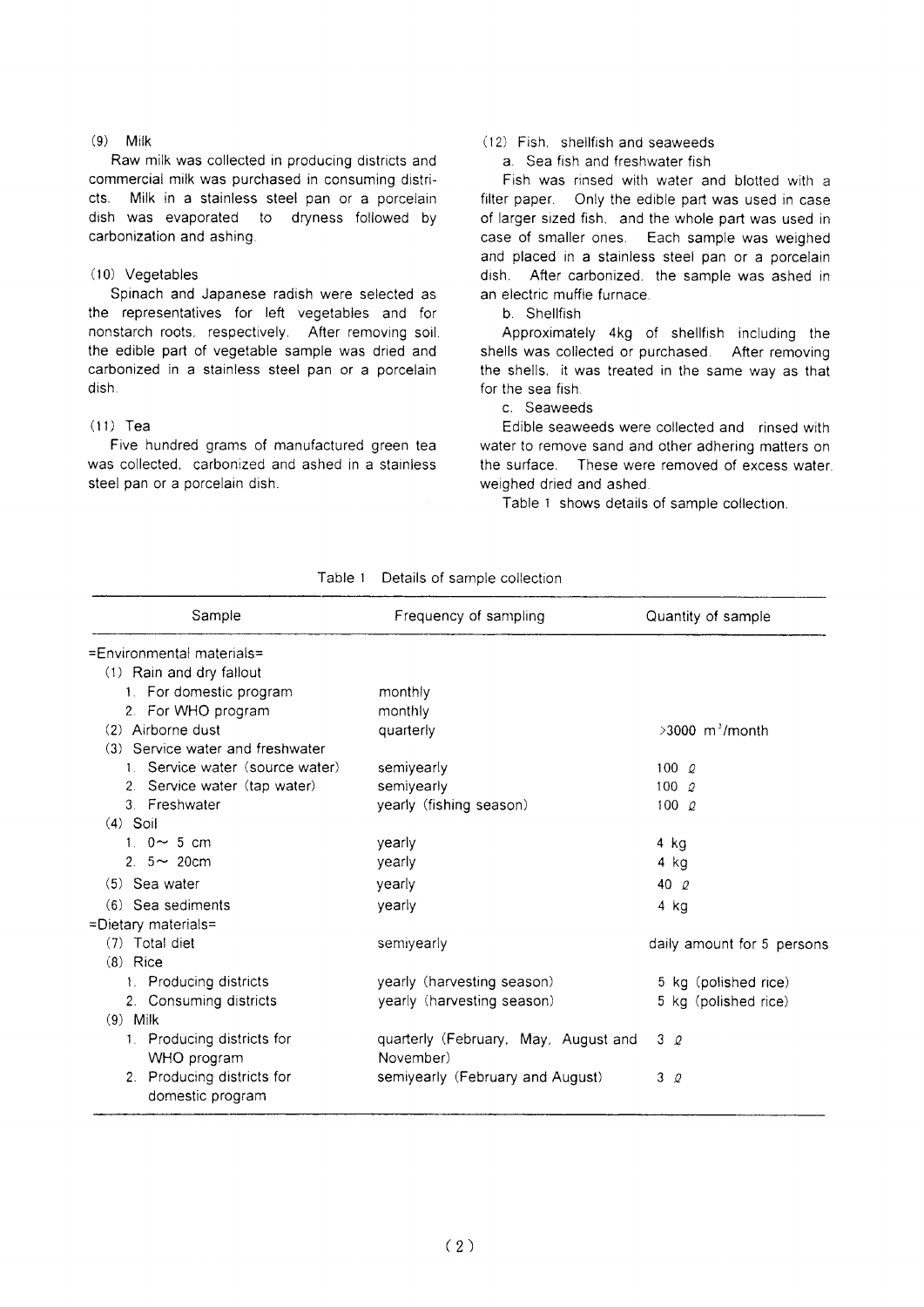| Sample                            | Frequency of sampling                | Quantity of sample      |
|-----------------------------------|--------------------------------------|-------------------------|
| 3. Consuming districts            | semiyearly (February and August)     | 3Q                      |
| 4. Powdered milk                  | semiyearly (April and October)       | $2 \sim 3$ kg           |
| (10) Vegetables                   |                                      |                         |
| 1. Producing districts            | yearly (harvesting season)           | 4 kg                    |
| 2. Consuming districts            | yearly (harvesting season)           | 4 kg                    |
| $(11)$ Tea                        | yearly (the first harvesting season) | 500g (manufactured tea) |
| (12) Fish. shellfish and seaweeds |                                      |                         |
| t. Sea fish                       | yearly (fishing season)              | 4 kg                    |
| 2. Freshwater fish                | yearly (fishing season)              | 4 kg                    |
| 3. Shellfish                      | yearly (fishing season)              | 4 kg                    |
| 4. Seaweeds                       | yearly (fishing season)              | $2 \sim 3$ kg           |

#### Preparation of samples for analysis  $\mathfrak{D}$

(1) Rain, service water and freshwater

Strontium and cesium were eluted with hydrochloric acid from the cation exchange column. The residue of rain sample on the filter paper was ashed in an electric muffle furnace and the ash was dissolved in hydrochloric acid. The insoluble part was filtered and washed. The filtrate and the washings were combined to the previous eluate and used for radiochemical analysis.

# (2) Soil and Sea sediment

Dried soil was crushed to smaller ones than 0.2 5mm in size by a crusher. The sieved sample was ashed in an electric muffle furnace regulated at 450 <sup>3</sup>C. The sample was then heated with hydrochloric acid, strontium and cesium carrier solutions and the mixture was heated. The insoluble constituent was filtered off and washed with water.

The dried sample was crushed to smaller ones than 0.25mm by a crushing machine. The further preparation of the sample was the same as that described in the section 2-(2).

# $(3)$  Rice

The ashed sample was pulverized with a porcelain mortar and passed through a 0.35mm sieve. The sieved sample to which both strontium and cesium carriers were added, was digested with nitric acid by heating. After the sample was heated again with nitric acid to dryness, strontium and cesium were extracted with hydrochloric acid and water. The insoluble constituent was filtered and washed. The filtrate and washings were combined for subsequent radiochemical analysis.

 $\left( 4\right)$ Airborne dust, diet, milk, vegetables, fish and shellfish. seaweeds. tea and others These ashed samples were treated with the same procedure as that described in the section 2- $(4)$ .

## Separation of strontium-90 and cesium-137  $\mathcal{R}$

Strontium-90  $(1)$ 

Sample solutions, prepared as in the foregoing sections  $2-(1)$  through  $2-(4)$ , were neutralized with sodium hydroxide. After sodium carbonate was added, the precipitate of strontium and calcium carbonates was separated. The supernatant solution was retained for cesium-137 determination.

The carbonates were dissolved in hydrochloric acid and strontium and calcium were precipitated as oxalates. The precipitate was dissolved in nitric acid and strontium was separated from calcium by successive fuming nitric acid separation.  $Inon$ scavenge was made after addition of ferric iron carrier followed by barium chromate separation after addition of barium carrier to remove radium, its daughters and lead. Strontium was recovered as carbonate, and the precipitate was dried and weighed to determine strontium recovery. The strontium carbonate was dissolved in hydrochloric acid and iron carrier was added. The solution was allowed to stand for two weeks for strontium-90 and yttrium-90 to attain equilibrium. Yttrium-90 was coprecipitated with ferric hydroxide and the precipitate was filtered off, washed and counted.

#### Cesium-137  $(2)$

The supernatant separated from the strontium fraction was acidified with hydrochloric acid. While stirring, cesium was adsorbed on the ammonium molybdophosphate added.

After filtered off and washed with hydrochloric acid the precipitate was dissolved in 2.5N sodium hydroxide solution. The solution was adjusted to pH 8.2 with hydrochloric acid and allowed to cool

Resultant molybdenum hydroxide which separated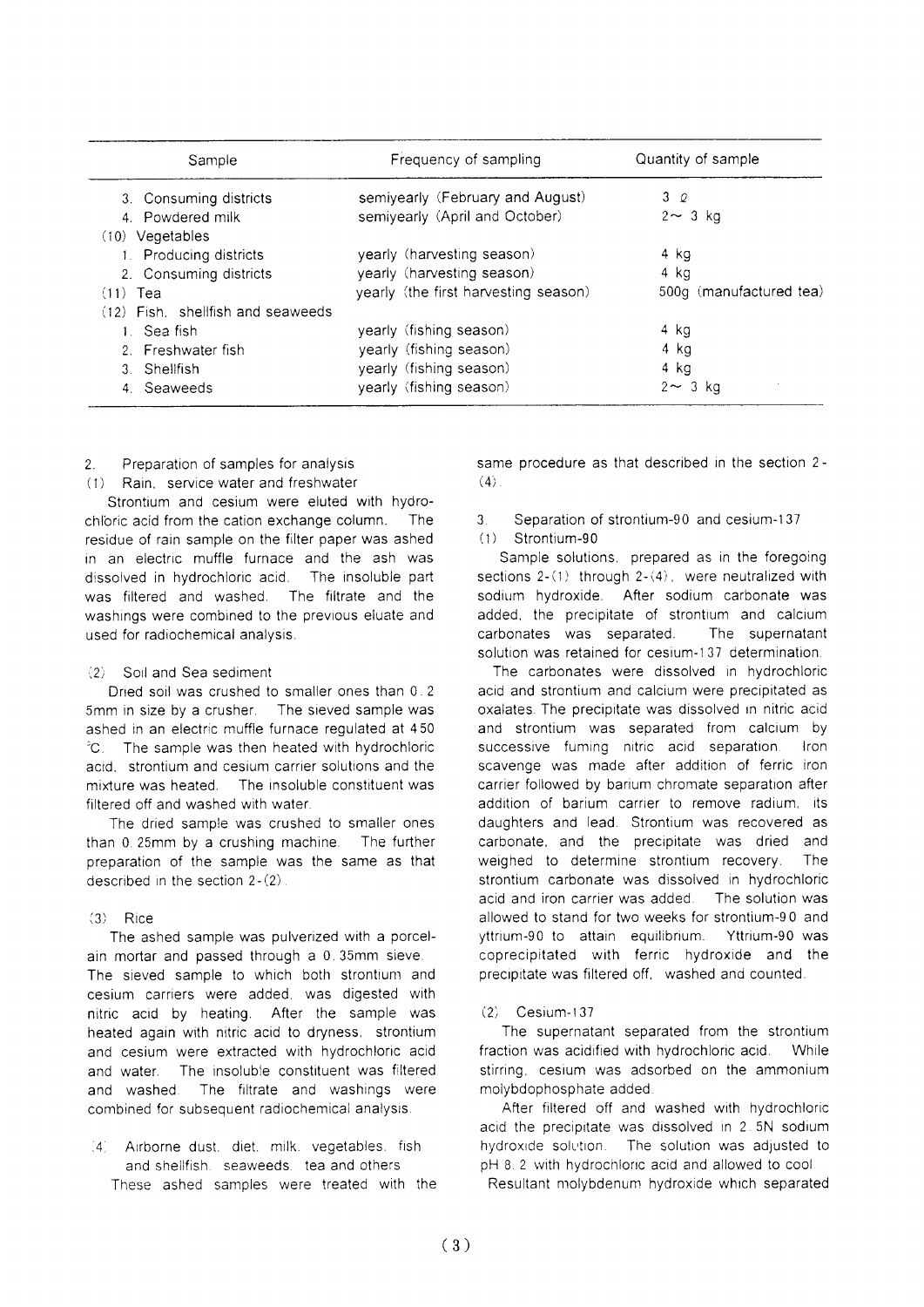out in the solution. was filtered off and washed with water. EDTA was added to the filtrate and washinas. Cesium and rubidium were adsorbed on a cation exchange column and cesium was separated from rubidium by eluting with hydrochloric acid.

The eluate was evaporated to dryness and was dissolved. The solution was filtered.

Chloroplatinic acid was added to precipitate cesium. The precipitate was filtered onto a tared paper using a demountable filter and washed with water and then ethanol. After drying, the chemical yield of cesium was determined by weighing the precipitate. Cesium-137 radioactivity was measured for this precipitate.

 $\Delta$ Determination of stable strontium calcium and potassium

A weighed amount of soil or sea sediment was heated in a electric muffle furnace at 450°C and then treated with hydrochloric acid for extraction. A weighed aliquot of ashed samples of total diet. vegetables. milk, fish, shellfish or seaweeds was

digested with hydrofluoric acid and nitric acid.

The extract was made up to an appropriate volume with dilute hydrochloric acid. The sample solution was analyzed for calcium by titration with standard potassium permanganate solution after separating calcium as oxalate. Atomic absorption spectroscopy was applied when appropriate. Stable strontium and potassium were determined by atomic absorption and flame emission spectrometry, respectively.

#### $5<sub>1</sub>$ Counting

After the radiochemical separation the mounted precipitates were counted for activity using low background beta counters normally for 60 to 90min. Net sample counting rates were corrected for counter efficiency, recovery, self-absorption and decay to obtain the content of strontium-90 and cesium-137per sample aliquot. From the results. concentrations of these nuclides in the original samples were calculated.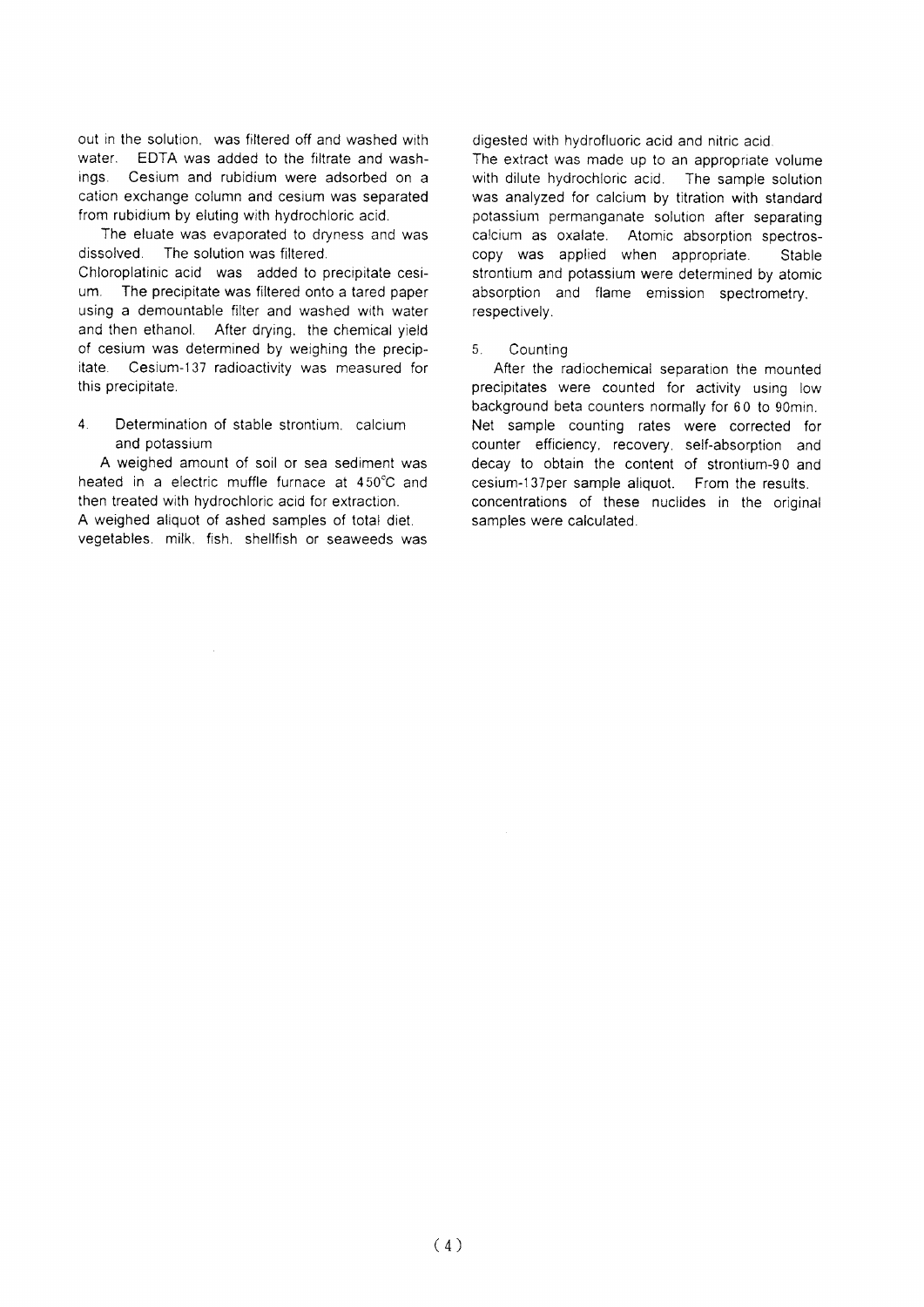### $6.$ Results

 $(1)$ -1 Strontium-90 and Cesium-137 in Rain and Dry Fallout (for domestic program)

(form Oct. 1999 to Mar. 2000)

-continued from No. 130 for this publication-

Table (1)-1 Strontium-90 and Cesium-137 in Rain and Dry Fallout

|                        | Precipitation<br>Duration |       | 90Sr      |    |        | 137Cs     |       |        |
|------------------------|---------------------------|-------|-----------|----|--------|-----------|-------|--------|
| Location               | (Days)                    | (mn)  | (MBq/km2) |    |        | (MBq/km2) |       |        |
| Oct. 1999              |                           |       |           |    |        |           |       |        |
| Sapporo, HOKKAIDO      | 31                        | 72    | 0.023     | 土  | 0.0077 | 0.003     | 士     | 0.013  |
| Aomori, AOMORI         | 31                        | 217.3 | 0.042     | 士  | 0.012  | 0.029     | 士     | 0.012  |
| Morioka, IWATE         | 31                        | 99.8  | 0.0041    | 士  | 0.0075 | 0.01      | 士     | 0.011  |
| Onagawa-machi, MIYAGI  | 31                        | 211.5 | 0.033     | 土  | 0.015  | 0.015     | 士     | 0.013  |
| Yamagata, YAMAGATA     | 31                        | 85    | 0         | ᆂ  | 0.012  | 0.015     | 士     | 0.013  |
| Okuma-machi, FUKUSHIMA | 31                        | 143   | 0.025     | ᆂ  | 0.0077 | 0.014     | 士     | 0.013  |
| Mito, IBARAKI          | 31                        | 80.5  | 0.009     | 土  | 0.011  | 0         | 土     | 0.008  |
| Kawachi-machi, TOCHIGI | 31                        | 82.5  | 0         | 土  | 0.01   | 0         | 士     | 0.012  |
| Maebashi, GUNMA        | 28                        | 88.5  | 0.019     | ᆂ  | 0.0078 | 0.016     | 士     | 0.013  |
| Urawa, SAITAMA         | 31                        | 135.5 | 0.052     | 士  | 0.039  | 0         | 士     | 0.019  |
| Shinjuku, TOKYO        | 31                        | 124.7 | 0.022     | 土  | 0.0093 | 0         | 士     | 0.0072 |
| Yokohama, KANAGAWA     | 32                        | 100.1 | 0.008     | 士  | 0.012  | 0.0042    | $\pm$ | 0.0081 |
| Kosugi-machi, TOYAMA   | 31                        | 162.2 | 0.01      | 士  | 0.0071 | 0.014     | 士     | 0.012  |
| Fukui, FUKUI           | 31                        | 131.4 | 0.12      | 土  | 0.068  | 0         | 士     | 0.038  |
| Kofu, YAMANASHI        | 31                        | 67    | 0.016     | 士  | 0.0068 | 0         | 土     | 0.012  |
| Kagamigahara, GIFU     | 31                        | 81.5  | 0.018     | 土. | 0.0099 | 0         | 士     | 0.0086 |
| Shizuoka, SHIZUOKA     | 31                        | 50.5  | 0.0088    | 士  | 0.0065 | 0.051     | 士     | 0.012  |
| Nagoya, AICHI          | 31                        | 76.4  | 0.016     | ᆂ. | 0.0072 | 0.033     | 士     | 0.014  |
| Yokkaichi, MIE         | 31                        | 89.5  | 0.023     | 士  | 0.0073 | 0         | 士     | 0.012  |
| Otsu, SHIGA            | 31                        | 152   | 0.01      | 士  | 0.0076 | 0         | 土     | 0.013  |
| Kyoto, KYOTO           | 35                        | 179.5 | 0.012     | 土  | 0.0077 | 0.015     | 士     | 0.013  |

 $\sim$   $-$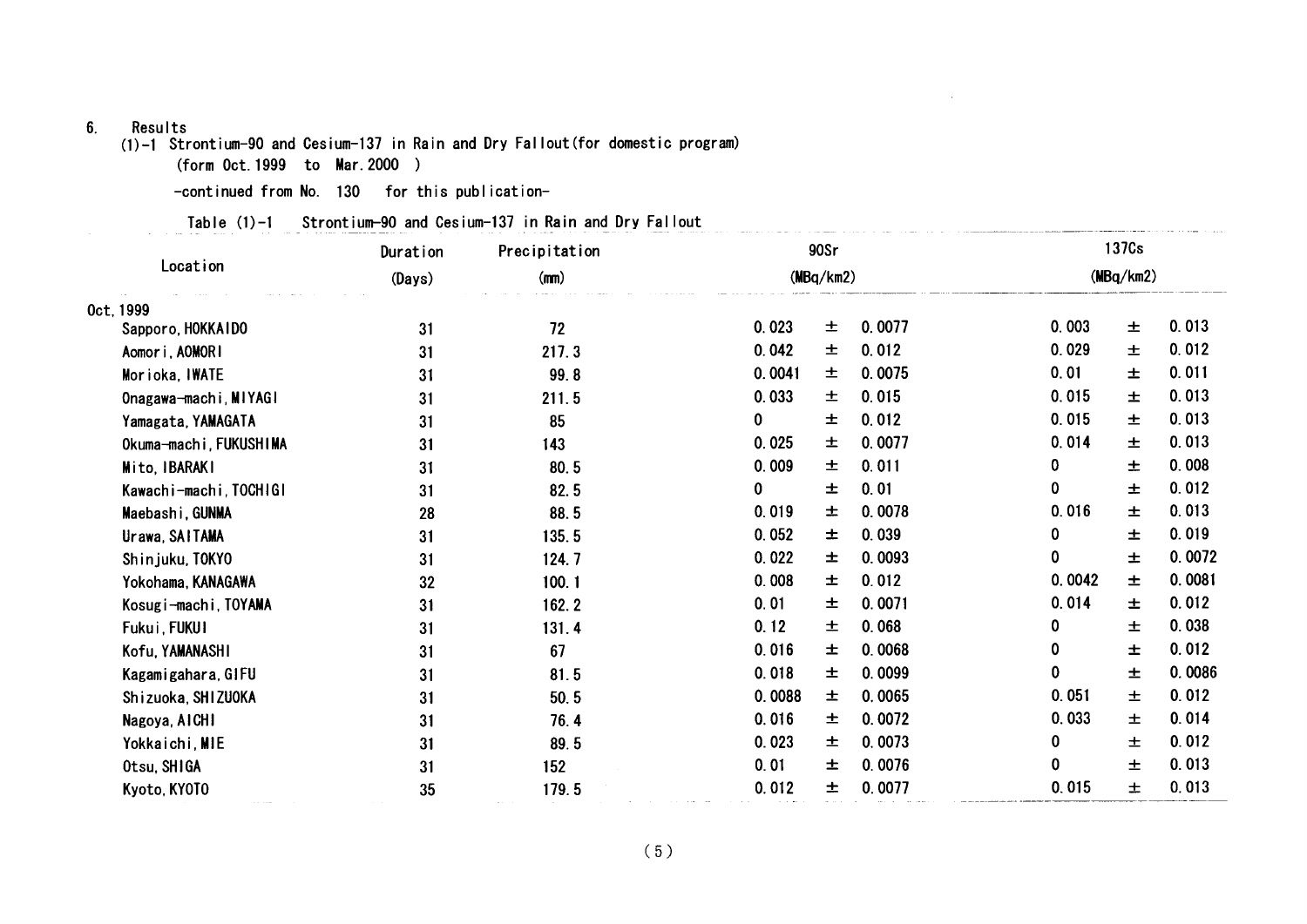|                           | Duration        | Precipitation | 90Sr   |           |        | 137Cs     |       |        |
|---------------------------|-----------------|---------------|--------|-----------|--------|-----------|-------|--------|
| Location                  | (Days)          | (mm)          |        | (MBq/km2) |        | (MBq/km2) |       |        |
| Kobe, HY0GO               | 29              | 108.2         | 0.017  | 土         | 0.0068 | 0         | $\pm$ | 0.009  |
| Nara, NARA                | 31              | 147           | 0.003  | $\pm$     | 0.01   | 0         | $\pm$ | 0.0068 |
| Wakayama, WAKAYAMA        | 31              | 77.5          | 0.038  | 土         | 0.012  | 0.009     | $\pm$ | 0.013  |
| Tottori, TOTTORI          | 31              | 134.5         | 0.052  | 土         | 0.0091 | 0.002     | $\pm$ | 0.012  |
| Matsue, SHIMANE           | 31              | 93.4          | 0.057  | 土         | 0.0082 | 0.024     | $\pm$ | 0.0099 |
| Hiroshima, HIROSHIMA      | 32              | 87.8          | 0.059  | $\pm$     | 0.024  | 0.002     | $\pm$ | 0.01   |
| Ishii-machi, TOKUSHIMA    | 31              | 56.1          | 0.026  | 土         | 0.0089 | 0.29      | 土     | 0.024  |
| Takamatsu, KAGAWA         | 31              | 78            | 0.017  | 土         | 0.0075 | 0.005     | $\pm$ | 0.014  |
| Matsuyama, EHIME          | 31              | 76.5          | 0.014  | 土         | 0.011  | 0         | 土     | 0.0077 |
| Dazaifu, FUKUOKA          | 31              | 60.1          | 0.0005 | 土         | 0.0082 | 0         | $\pm$ | 0.012  |
| Saga, SAGA                | 31              | 54.7          | 0.016  | 土         | 0.0068 | 0.004     | 土     | 0.013  |
| Nagasaki, NAGASAKI        | 31              | 99            | 0      | 土         | 0.0093 | 0.0083    | 土     | 0.0085 |
| Uto, KUMAMOTO             | 31              | 34.3          | 0.005  | 士         | 0.012  | 0.0071    | $\pm$ | 0.0084 |
| Oita, OITA                | 31              | 58.1          | 0.017  | 土         | 0.0086 | 0.0098    | $\pm$ | 0.0078 |
| Miyazaki, MIYAZAKI        | 31              | 95.7          | 0.035  | 土         | 0.01   | 0.005     | $\pm$ | 0.012  |
| Yonagusuku-machi, OKINAWA | 32              | 23.6          | 0.0097 | 土         | 0.0073 | 0.014     | $\pm$ | 0.016  |
| Nov, 1999                 |                 |               |        |           |        |           |       |        |
| Sapporo, HOKKAIDO         | 30              | 60            | 0.0051 | $\pm$     | 0.0068 | 0.025     | $\pm$ | 0.014  |
| Aomori, AOMORI            | 31              | 153.5         | 0.018  | $\pm$     | 0.0096 | 0         | $\pm$ | 0.0076 |
| Morioka, IWATE            | 30              | 32.5          | 0      | 土         | 0.0098 | 0.0006    | $\pm$ | 0.0097 |
| Onagawa-machi, MIYAGI     | $30\,$          | 47            | 0.008  | 土         | 0.014  | 0         | $\pm$ | 0.011  |
| Yamagata, YAMAGATA        | $30\,$          | 70.9          | 0.006  | $\pm$     | 0.011  | 0.005     | $\pm$ | 0.013  |
| Okuma-machi, FUKUSHIMA    | 30              | 48            | 0.014  | $\pm$     | 0.0078 | 0         | $\pm$ | 0.0078 |
| Mito, IBARAKI             | 30              | 58            | 0      | $\pm$     | 0.01   | 0         | $\pm$ | 0.0077 |
| Kawachi-machi, TOCHIGI    | 30 <sub>o</sub> | 43            | 0      | $\pm$     | 0.0097 | 0.013     | $\pm$ | 0.013  |
| Urawa, SAITAMA            | 30              | 41            | 0.044  | $\pm$     | 0.033  | 0         | $\pm$ | 0.015  |
| Shinjuku, TOKYO           | 30              | 57.4          | 0.029  | 土         | 0.012  | 0         | $\pm$ | 0.0084 |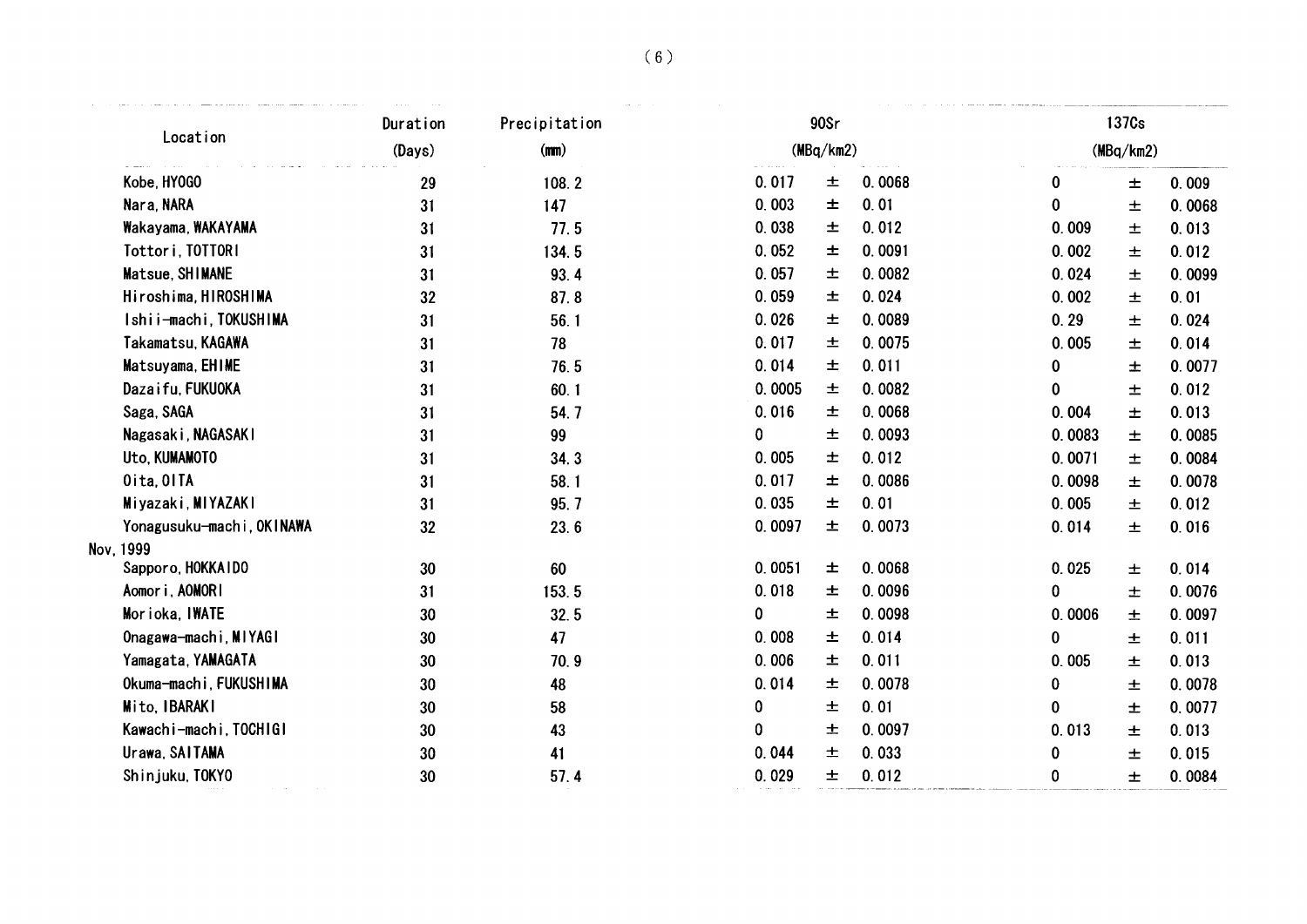|                           | Precipitation<br>Duration |       | 90Sr         |   |        | 137Cs     |           |        |
|---------------------------|---------------------------|-------|--------------|---|--------|-----------|-----------|--------|
| Location                  | (Days)                    | (mn)  | (MBq/km2)    |   |        |           | (MBq/km2) |        |
| Yokohama, KANAGAWA        | 29                        | 130.5 | 0.011        | 土 | 0.0088 | 0         | $\pm$     | 0.0087 |
| Kosugi-machi, TOYAMA      | 30                        | 198.3 | 0.008        | 土 | 0.01   | 0.017     | 土         | 0.012  |
| Fukui, FUKUI              | 30                        | 234.4 | 0            | 土 | 0.064  | 0         | $\pm$     | 0.044  |
| Kofu, YAMANASHI           | 30                        | 47.5  | 0.015        | 士 | 0.013  | 0.002     | $\pm$     | 0.012  |
| Kagamigahara, GIFU        | 30                        | 77    | 0.004        | 士 | 0.014  | 0         | 土         | 0.008  |
| Shizuoka, SHIZUOKA        | 30                        | 168   | 0.011        | 土 | 0.0064 | 0.06      | $\pm$     | 0.011  |
| Nagoya, AICHI             | 30                        | 72.9  | $\mathbf{0}$ | 士 | 0.0076 | 0.0024    | $\pm$     | 0.0083 |
| Yokkaichi, MIE            | 30                        | 56    | 0.014        | 土 | 0.007  | 0         | $\pm$     | 0.013  |
| Otsu, SHIGA               | 30                        | 59.8  | 0.0067       | 士 | 0.0076 | 0         | $\pm$     | 0.0072 |
| Kyoto, KYOTO              | 29                        | 42.5  | 0.031        | 士 | 0.0088 | 0.02      | $\pm$     | 0.013  |
| Kobe, HY0GO               | 32                        | 62.4  | 0.009        | 土 | 0.015  | 0         | $\pm$     | 0.0092 |
| Nara, NARA                | 30                        | 74.8  | 0            | 土 | 0.0079 | 0         | $\pm$     | 0.0085 |
| Wakayama, WAKAYAMA        | 30                        | 85.5  | 0.003        | 土 | 0.01   | 0.005     | $\pm$     | 0.015  |
| Tottori, TOTTORI          | 30                        | 184.1 | 0.056        | 士 | 0.011  | 0.021     | $\pm$     | 0.0097 |
| Matsue, SHIMANE           | 30                        | 143.5 | $\mathbf 0$  | 土 | 0.013  | 0.0069    | $\pm$     | 0.0061 |
| Hiroshima, HIROSHIMA      | 30                        | 46.8  | 0.072        | 土 | 0.019  | 0         | 土         | 0.0079 |
| Ishii-machi, TOKUSHIMA    | 28                        | 157   | 0.047        | 土 | 0.011  | 0.1       | 土         | 0.018  |
| Takamatsu, KAGAWA         | 30                        | 48.5  | 0            | 士 | 0.0098 | 0.003     | 土         | 0.0079 |
| Matsuyama, EHIME          | 30                        | 64.5  | 0            | 土 | 0.0083 | $\pmb{0}$ | $\pm$     | 0.0078 |
| Dazai fu, FUKUOKA         | 30                        | 59.5  | 0.01         | 土 | 0.0069 | 0.007     | 土         | 0.013  |
| Saga, SAGA                | 30                        | 89.6  | 0.026        | 土 | 0.0083 | 0         | 土         | 0.013  |
| Nagasaki, NAGASAKI        | 30                        | 127.5 | 0.007        | 土 | 0.011  | $\bf{0}$  | 土         | 0.0079 |
| Uto, KUMAMOTO             | 30                        | 88.8  | 0.022        | 土 | 0.008  | 0.0044    | $\pm$     | 0.0089 |
| Oita, OITA                | 30                        | 63    | 0.0059       | 士 | 0.0069 | 0.004     | 士         | 0.0072 |
| Miyazaki, MIYAZAKI        | 30                        | 31.3  | 0.014        | 土 | 0.009  | 0.032     | 土         | 0.013  |
| Yonagusuku-machi, OKINAWA | 30                        | 76.6  | 0.017        | 土 | 0.009  | 0.035     | 士         | 0.018  |
| Dec, 1999                 |                           |       |              |   |        |           |           |        |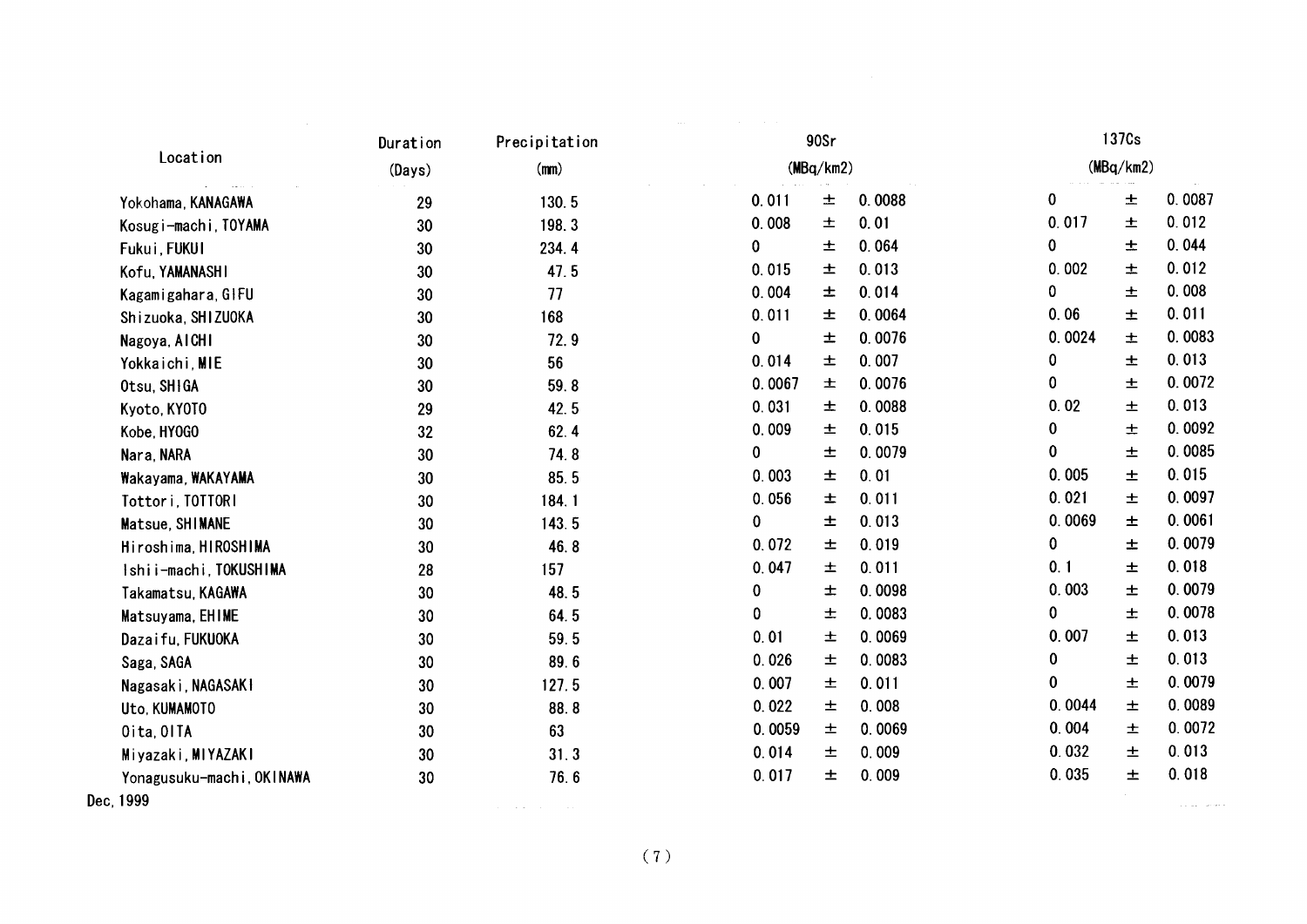|                        | Duration | Precipitation |        | 90Sr      |        |             | 137Cs     |        |  |  |
|------------------------|----------|---------------|--------|-----------|--------|-------------|-----------|--------|--|--|
| Location               | (Days)   | (mn)          |        | (MBq/km2) |        |             | (MBq/km2) |        |  |  |
| Sapporo, HOKKAIDO      | 27       | 58            | 0.003  | 土         | 0.017  | $\mathbf 0$ | $\pm$     | 0.013  |  |  |
| Aomori, AOMORI         | 33       | 185.5         | 0.046  | 土         | 0.012  | 0.027       | $\pm$     | 0.011  |  |  |
| Morioka, IWATE         | 34       | 17            | 0.001  | 士         | 0.014  | 0           | $\pm$     | 0.008  |  |  |
| Onagawa-machi, MIYAGI  | 35       | 18            | 0      | 土         | 0.0077 | 0           | $\pm$     | 0.0085 |  |  |
| Yamagata, YAMAGATA     | 34       | 137.1         | 0      | 土         | 0.0097 | 0.0085      | $\pm$     | 0.0087 |  |  |
| Okuma-machi, FUKUSHIMA | 34       | 10.5          | 0.0079 | 士         | 0.0072 | 0.0045      | $\pm$     | 0.0078 |  |  |
| Mito, IBARAKI          | 34       | 12.5          | 0      | 土         | 0.012  | 0.01        | 土         | 0.01   |  |  |
| Kawachi-machi, TOCHIGI | 34       | 7.6           | 0.0045 | 土         | 0.0071 | 0           | 土         | 0.012  |  |  |
| Maebashi, GUNMA        | 34       | 0             | 0      | 士         | 0.011  | 0.017       | 土         | 0.013  |  |  |
| Urawa, SAITAMA         | 34       | 2.4           | 0.013  | 土         | 0.0095 | 0.024       | 土         | 0.011  |  |  |
| Shinjuku, TOKYO        | 34       | 6.5           | 0.004  | 土         | 0.01   | 0           | $\pm$     | 0.0084 |  |  |
| Yokohama, KANAGAWA     | 28       | 5.7           | 0      | 土         | 0.012  | 0           | 土         | 0.013  |  |  |
| Kosugi-machi, TOYAMA   | 26       | 294           | 0.018  | 土         | 0.012  | 0           | 土         | 0.012  |  |  |
| Fukui FUKUI            | 27       | 398.1         | 0      | 土         | 0.043  | 0.039       | $\pm$     | 0.066  |  |  |
| Kofu, YAMANASHI        | 34       | 0             | 0.02   | 土         | 0.013  | 0           | 土         | 0.013  |  |  |
| Kagamigahara, GIFU     | 34       | 2             | 0      | 土         | 0.0067 | 0           | $\pm$     | 0.0072 |  |  |
| Shizuoka, SHIZUOKA     | 34       |               | 0.011  | 土         | 0.0073 | 0.068       | $\pm$     | 0.013  |  |  |
| Nagoya, AICHI          | 34       | 1.1           | 0.004  | 土         | 0.01   | 0.0047      | 士         | 0.0091 |  |  |
| Yokkaichi, MIE         | 34       | 2.5           | 0.014  | 土         | 0.011  | 0           | $\pm$     | 0.0071 |  |  |
| Otsu, SHIGA            | 34       | 2.8           | 0.005  | ᆂ         | 0.011  | 0.0018      | 土         | 0.0078 |  |  |
| Kyoto, KYOTO           | 27       | $\mathbf{3}$  | 0.017  | 土         | 0.0081 | 0.001       | 土         | 0.012  |  |  |
| Kobe, HY0GO            | 28       | 3             | 0.0072 | 土         | 0.0072 | 0           | 土         | 0.0079 |  |  |
| Nara, NARA             | 34       | 3.3           | 0.001  | 土         | 0.0084 | 0           | 土         | 0.0073 |  |  |
| Wakayama, WAKAYAMA     | 34       | 5             | 0.026  | 土         | 0.018  | 0.013       | 土         | 0.014  |  |  |
| Tottori, TOTTORI       | 34       | 260.6         | 0.063  | 土         | 0.01   | 0.027       | 士         | 0.0097 |  |  |
| Matsue, SHIMANE        | 34       | 131.5         | 0.021  | 土         | 0.013  | 0.99        | 土         | 0.028  |  |  |
|                        |          |               |        |           |        |             |           |        |  |  |
|                        |          |               |        |           |        |             |           |        |  |  |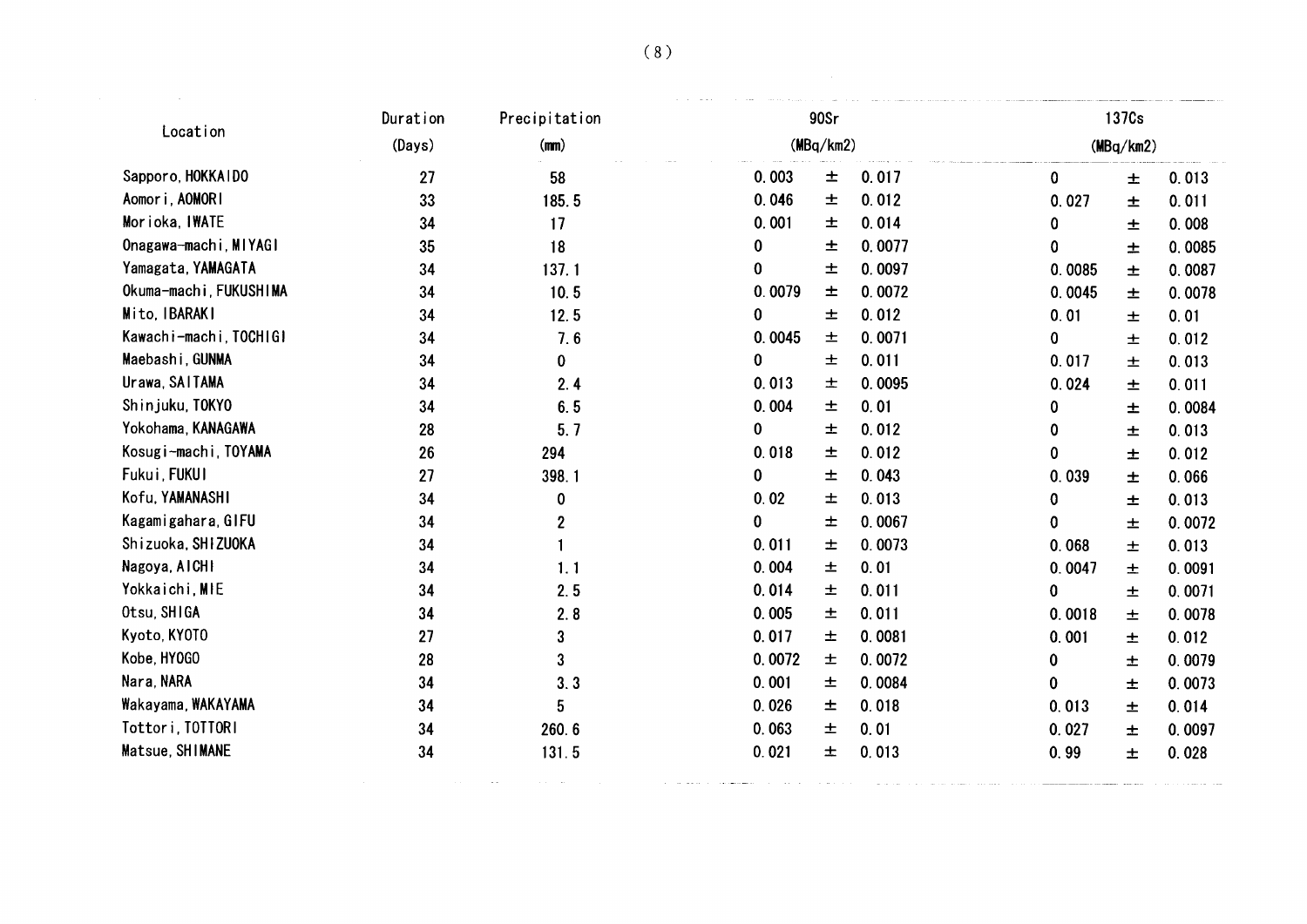| (MBq/km2)<br>0.015<br>0.056<br>0.0078<br>0.046 |                |
|------------------------------------------------|----------------|
|                                                |                |
|                                                | 0.041<br>土     |
|                                                | 0.014<br>$\pm$ |
| 0.016                                          | 0.008          |
| 0.0018                                         | 土              |
| 0.0086                                         | 0.0086         |
| 0.0024                                         | 土              |
| 0.0089                                         | 0.011          |
| 0.004                                          | 土              |
| 0                                              | 0.011          |
| 0.0066                                         | $\pm$          |
| 0.012                                          | 0.0091         |
| 0.019                                          | 土              |
| 0.0053                                         | 0.0084         |
| 0.0073                                         | 士              |
| 0                                              | 0.0097         |
| 0.011                                          | 士              |
| 0.016                                          | 0.013          |
| 0.0074                                         | $\pm$          |
| 0.0091                                         | 0.01           |
| 0                                              | 士              |
|                                                |                |
| 0                                              | 0.012          |
| 0.014                                          | $\pm$          |
| 0.0072                                         | 0.0093         |
| 0.011                                          | 土              |
| 0.017                                          | 0.0082         |
| 0                                              | $\pm$          |
| 0.0066                                         | 0.0078         |
| 0                                              | $\pm$          |
| 0.013                                          | 0.0086         |
| 0                                              | $\pm$          |
| 0.004                                          | 0.013          |
| 0.013                                          | 土              |
| 0.0074                                         | 0.0084         |
| 0                                              | $\pm$          |
| 0                                              | 0.012          |
| 0.018                                          | $\pm$          |
| 0.0091                                         | 0.014          |
| 0.036                                          | $\pm$          |
| 0.0063                                         | 0.0096         |
| 0.023                                          | $\pm$          |
| 0.034                                          | 0.015          |
| 0.023                                          | $\pm$          |
| 0.006                                          | 0.0085         |
| 0.012                                          | $\pm$          |
| 0.037                                          | 0.014          |
| 0.012                                          | 土              |
| 0.089                                          | 0.39           |
| 0                                              | 土              |
| 0.012                                          | 0.013          |
| 0.0085                                         | 士              |
|                                                |                |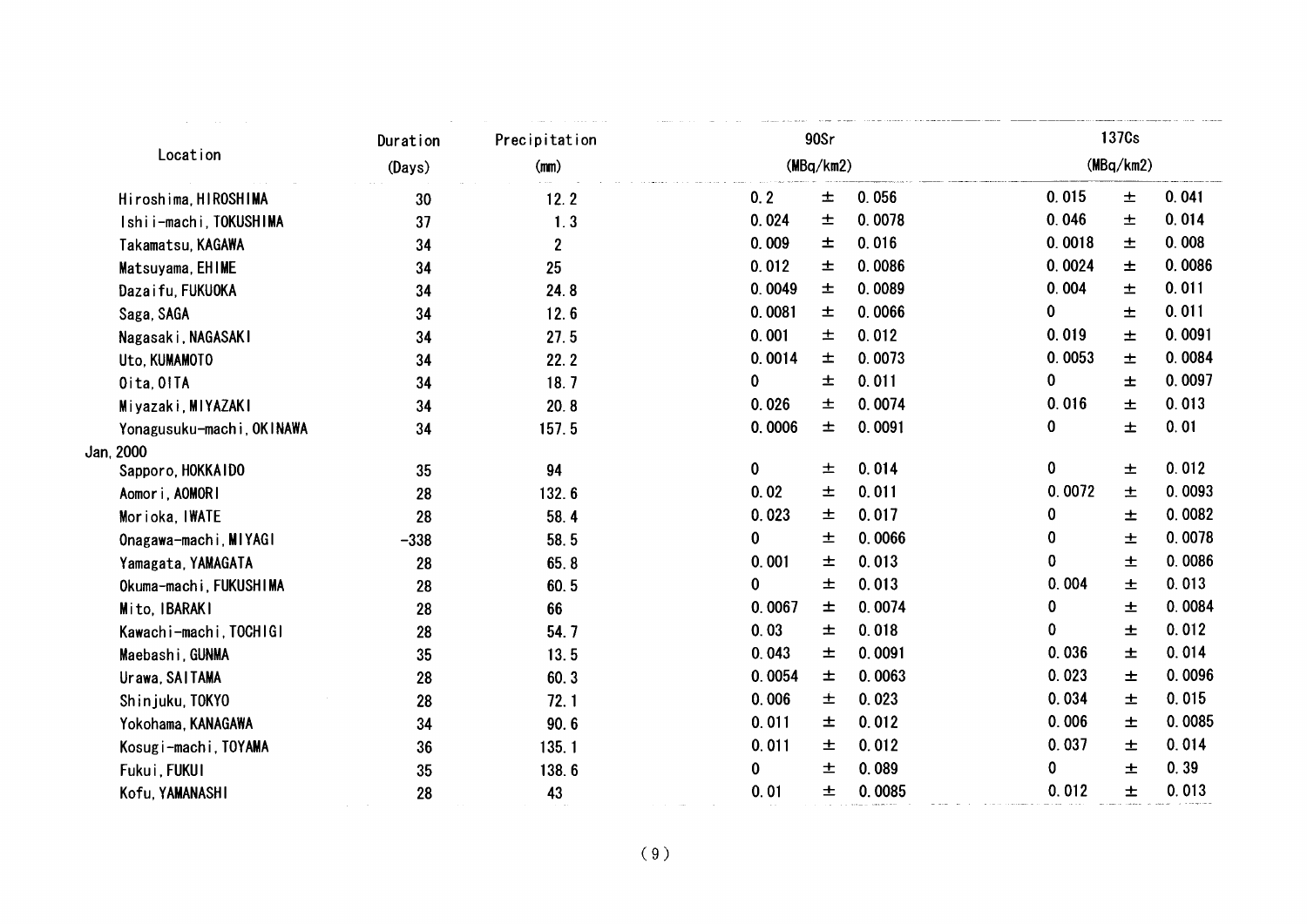| Location                  | Precipitation<br>Duration<br>(Days)<br>(mn) |       | 90Sr<br>(MBq/km2) |       |        | 137Cs     |       |        |  |
|---------------------------|---------------------------------------------|-------|-------------------|-------|--------|-----------|-------|--------|--|
|                           |                                             |       |                   |       |        | (MBq/km2) |       |        |  |
| Kagamigahara, GIFU        | 393                                         | 76.5  | 0.025             | $\pm$ | 0.014  | 0.0006    | $\pm$ | 0.008  |  |
| Shizuoka, SHIZUOKA        | 29                                          | 112   | 0.007             | 土     | 0.007  | 0.13      | 土     | 0.019  |  |
| Nagoya, AICHI             | 28                                          | 68.7  | 0.0016            | 士     | 0.007  | 0.009     | $\pm$ | 0.014  |  |
| Yokkaichi, MIE            | 28                                          | 57    | 0                 | 土     | 0.01   | 0.014     | 土     | 0.0083 |  |
| Otsu, SHIGA               | 28                                          | 76.4  | 0.0073            | 土     | 0.0083 | 0.0094    | 土     | 0.0089 |  |
| Kyoto, KY0T0              | 37                                          | 64    | 0.0083            | 土     | 0.008  | 0         | 土     | 0.013  |  |
| Kobe, HY0GO               | 34                                          | 49.6  | 0                 | 士     | 0.012  | 0.015     | 土     | 0.0092 |  |
| Nara, NARA                | 28                                          | 86.4  | 0.024             | 土     | 0.012  | 0.015     | $\pm$ | 0.013  |  |
| Wakayama, WAKAYAMA        | 28                                          | 52.5  | 0.012             | 土     | 0.017  | 0         | $\pm$ | 0.0082 |  |
| Tottori, TOTTORI          | 28                                          | 154.5 | 0.044             | 土     | 0.016  | $\bf{0}$  | $\pm$ | 0.0093 |  |
| Matsue, SHIMANE           | 28                                          | 110.7 | 0.013             | 土     | 0.01   | 0.014     | 士     | 0.0071 |  |
| Hiroshima, HIROSHIMA      | 31                                          | 61    | 0.11              | 土     | 0.019  | 0         | 土     | 0.01   |  |
| Ishii-machi, TOKUSHIMA    | 26                                          | 69.4  | 0.015             | 土     | 0.0089 | 0.055     | $\pm$ | 0.015  |  |
| Takamatsu, KAGAWA         | 28                                          | 34    | 0.022             | 土     | 0.013  | 0         | 士     | 0.008  |  |
| Matsuyama, EHIME          | 28                                          | 73    | 0.029             | 士     | 0.0075 | 0         | 土     | 0.0081 |  |
| Dazaifu, FUKUOKA          | 28                                          | 69.1  | 0.0039            | 土     | 0.0064 | 0         | 土     | 0.011  |  |
| Saga, SAGA                | 28                                          | 74    | 0.012             | 土     | 0.007  | 0         | $\pm$ | 0.012  |  |
| Nagasaki, NAGASAKI        | 28                                          | 84    | 0.0082            | $\pm$ | 0.0067 | 0         | $\pm$ | 0.008  |  |
| Uto, KUMAMOTO             | 28                                          | 87.5  | 0.022             | 土     | 0.0078 | 0.027     | $\pm$ | 0.013  |  |
| Oita, OITA                | 28                                          | 81.9  | 0.001             | 士     | 0.015  | 0         | 土     | 0.0075 |  |
| Miyazaki, MIYAZAKI        | 28                                          | 105.6 | 0                 | 土     | 0.0061 | 0         | $\pm$ | 0.012  |  |
| Yonagusuku-machi, OKINAWA | 28                                          | 79.8  | 0.006             | 士     | 0.016  | 0         | 士     | 0.016  |  |
| Feb, 2000                 |                                             |       |                   |       |        |           |       |        |  |
| Sapporo, HOKKAIDO         | 29                                          | 97    | 0.014             | 土     | 0.0073 | 0.019     | 土     | 0.013  |  |
| Aomori, AOMORI            | 29                                          | 136.4 | 0.0012            | 士     | 0.0068 | 0.034     | 士     | 0.024  |  |
| Morioka, IWATE            | 29                                          | 18.1  | 0.013             | 士     | 0.0088 | 0.018     | 土     | 0.013  |  |
| Onagawa-machi, MIYAGI     | 394                                         | 12    | 0.01              | 士     | 0.008  | 0.0046    | 士     | 0.0084 |  |
|                           |                                             |       |                   |       |        |           |       |        |  |
|                           |                                             |       |                   |       |        |           |       |        |  |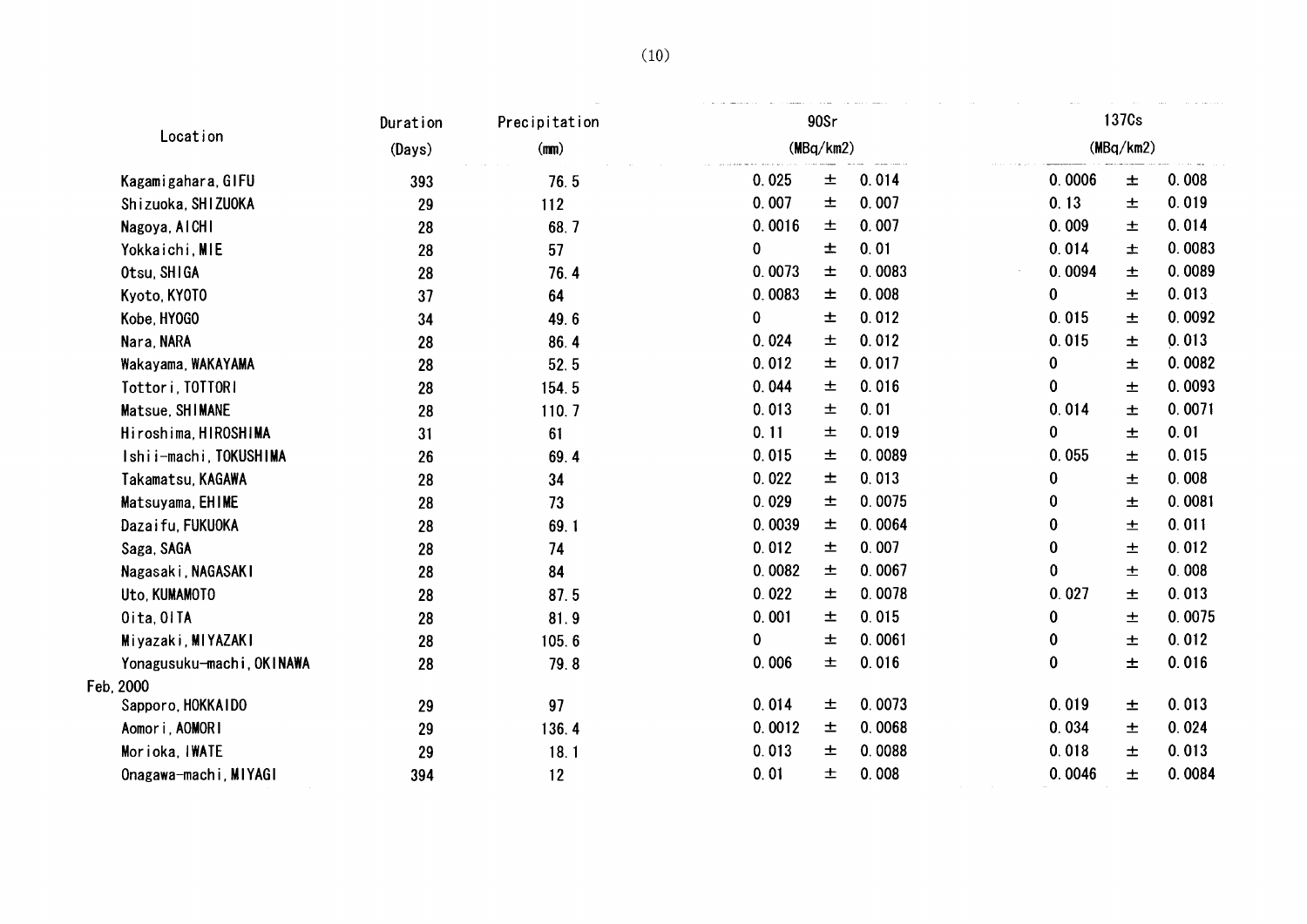| Location<br>(MBq/km2)<br>(MBq/km2)<br>(Days)<br>(mm)<br>0.0081<br>0.018<br>0.0097<br>0.024<br>士<br>$\pm$<br>72.5<br>Yamagata, YAMAGATA<br>29<br>0.015<br>0<br>0.012<br>0.009<br>$\pm$<br>22<br>土<br>Okuma-machi, FUKUSHIMA<br>29<br>0.0084<br>0<br>0.0071<br>0.0095<br>土<br>$\pm$<br>20.5<br>Mito, IBARAKI<br>29<br>0.005<br>0.016<br>0.012<br>0<br>11.5<br>土<br>土<br>29<br>Kawachi-machi, TOCHIGI<br>0.012<br>0.0094<br>0.0076<br>0<br>土<br>士<br>22<br>0<br>Maebashi, GUNMA<br>0.012<br>0.026<br>0.0068<br>0.081<br>土<br>土<br>29<br>2.8<br>Urawa, SAITAMA<br>0<br>0.012<br>0.019<br>0.012<br>4.7<br>土<br>$\pm$<br>29<br>Shinjuku, TOKYO<br>0.013<br>0.012<br>0.011<br>0.02<br>2.7<br>士<br>土<br>29<br>Yokohama, KANAGAWA<br>0.012<br>0<br>0.01<br>0.01<br>±<br>189.3<br>土<br>29<br>Kosugi-machi, TOYAMA<br>0.072<br>0.064<br>0.053<br>0.067<br>土<br>188.9<br>$\pm$<br>30<br>Fukui, FUKUI<br>0.013<br>0.0013<br>0.0076<br>0.008<br>土<br>$\pm$<br>29<br>Kofu, YAMANASHI<br>1<br>0.0077<br>0.002<br>0.02<br>0<br>土<br>54<br>土<br>Kagamigahara, GIFU<br>29<br>0.028<br>0.018<br>0.0081<br>0.11<br>士<br>土<br>27<br>28<br>Shizuoka, SHIZUOKA<br>0.014<br>0.008<br>0.01<br>0<br>土<br>土<br>40.3<br>29<br>Nagoya, AICHI<br>0<br>0.01<br>0.018<br>0.0087<br>士<br>$\pm$<br>24.5<br>29<br>Yokkaichi, MIE<br>0.012<br>0.0077<br>0.024<br>0.0056<br>土<br>土<br>40<br>Otsu, SHIGA<br>29<br>0.016<br>0.0081<br>0.013<br>0.014<br>35<br>土<br>土<br>26<br>Kyoto, KYOTO<br>0.011<br>0.0078<br>0.0086<br>0.0036<br>23.9<br>土<br>土<br>29<br>Kobe, HY0GO<br>0.013<br>0.009<br>0.01<br>0.005<br>53.3<br>土<br>$\pm$<br>29<br>Nara, NARA<br>0<br>0.018<br>0.0049<br>0.0098<br>土<br>46<br>$\pm$<br>29<br>Wakayama, WAKAYAMA<br>0.01<br>0.064<br>0.02<br>0.009<br>土<br>184<br>$\pm$<br>29<br>Tottori, TOTTORI<br>0.027<br>0.012<br>0.022<br>0.0071<br>63.2<br>土<br>29<br>士<br>Matsue, SHIMANE<br>0.061<br>0.012<br>0.022<br>0.015<br>51.2<br>土<br>土<br>31<br>Hiroshima, HIROSHIMA<br>0.26<br>0.061<br>0.012<br>0.022<br>26.1<br>土<br>土<br>29<br>Ishii-machi, TOKUSHIMA<br>0.0089<br>0.012<br>0.0015<br>0.0096<br>19.5<br>土<br>土<br>29<br>Takamatsu, KAGAWA<br>0.0093<br>0.0061<br>0<br>0.0081<br>土<br>$\pm$<br>31.5<br>29<br>Matsuyama, EHIME<br>(11) | Duration | Precipitation |  | 90Sr |  |  | 137Cs |  |  |
|--------------------------------------------------------------------------------------------------------------------------------------------------------------------------------------------------------------------------------------------------------------------------------------------------------------------------------------------------------------------------------------------------------------------------------------------------------------------------------------------------------------------------------------------------------------------------------------------------------------------------------------------------------------------------------------------------------------------------------------------------------------------------------------------------------------------------------------------------------------------------------------------------------------------------------------------------------------------------------------------------------------------------------------------------------------------------------------------------------------------------------------------------------------------------------------------------------------------------------------------------------------------------------------------------------------------------------------------------------------------------------------------------------------------------------------------------------------------------------------------------------------------------------------------------------------------------------------------------------------------------------------------------------------------------------------------------------------------------------------------------------------------------------------------------------------------------------------------------------------------------------------------------------------------------------------------------------------------------------------------------------------------------------------------------------------------------------------------------------------------------------------------------------------------------------------------------------------------------|----------|---------------|--|------|--|--|-------|--|--|
|                                                                                                                                                                                                                                                                                                                                                                                                                                                                                                                                                                                                                                                                                                                                                                                                                                                                                                                                                                                                                                                                                                                                                                                                                                                                                                                                                                                                                                                                                                                                                                                                                                                                                                                                                                                                                                                                                                                                                                                                                                                                                                                                                                                                                          |          |               |  |      |  |  |       |  |  |
|                                                                                                                                                                                                                                                                                                                                                                                                                                                                                                                                                                                                                                                                                                                                                                                                                                                                                                                                                                                                                                                                                                                                                                                                                                                                                                                                                                                                                                                                                                                                                                                                                                                                                                                                                                                                                                                                                                                                                                                                                                                                                                                                                                                                                          |          |               |  |      |  |  |       |  |  |
|                                                                                                                                                                                                                                                                                                                                                                                                                                                                                                                                                                                                                                                                                                                                                                                                                                                                                                                                                                                                                                                                                                                                                                                                                                                                                                                                                                                                                                                                                                                                                                                                                                                                                                                                                                                                                                                                                                                                                                                                                                                                                                                                                                                                                          |          |               |  |      |  |  |       |  |  |
|                                                                                                                                                                                                                                                                                                                                                                                                                                                                                                                                                                                                                                                                                                                                                                                                                                                                                                                                                                                                                                                                                                                                                                                                                                                                                                                                                                                                                                                                                                                                                                                                                                                                                                                                                                                                                                                                                                                                                                                                                                                                                                                                                                                                                          |          |               |  |      |  |  |       |  |  |
|                                                                                                                                                                                                                                                                                                                                                                                                                                                                                                                                                                                                                                                                                                                                                                                                                                                                                                                                                                                                                                                                                                                                                                                                                                                                                                                                                                                                                                                                                                                                                                                                                                                                                                                                                                                                                                                                                                                                                                                                                                                                                                                                                                                                                          |          |               |  |      |  |  |       |  |  |
|                                                                                                                                                                                                                                                                                                                                                                                                                                                                                                                                                                                                                                                                                                                                                                                                                                                                                                                                                                                                                                                                                                                                                                                                                                                                                                                                                                                                                                                                                                                                                                                                                                                                                                                                                                                                                                                                                                                                                                                                                                                                                                                                                                                                                          |          |               |  |      |  |  |       |  |  |
|                                                                                                                                                                                                                                                                                                                                                                                                                                                                                                                                                                                                                                                                                                                                                                                                                                                                                                                                                                                                                                                                                                                                                                                                                                                                                                                                                                                                                                                                                                                                                                                                                                                                                                                                                                                                                                                                                                                                                                                                                                                                                                                                                                                                                          |          |               |  |      |  |  |       |  |  |
|                                                                                                                                                                                                                                                                                                                                                                                                                                                                                                                                                                                                                                                                                                                                                                                                                                                                                                                                                                                                                                                                                                                                                                                                                                                                                                                                                                                                                                                                                                                                                                                                                                                                                                                                                                                                                                                                                                                                                                                                                                                                                                                                                                                                                          |          |               |  |      |  |  |       |  |  |
|                                                                                                                                                                                                                                                                                                                                                                                                                                                                                                                                                                                                                                                                                                                                                                                                                                                                                                                                                                                                                                                                                                                                                                                                                                                                                                                                                                                                                                                                                                                                                                                                                                                                                                                                                                                                                                                                                                                                                                                                                                                                                                                                                                                                                          |          |               |  |      |  |  |       |  |  |
|                                                                                                                                                                                                                                                                                                                                                                                                                                                                                                                                                                                                                                                                                                                                                                                                                                                                                                                                                                                                                                                                                                                                                                                                                                                                                                                                                                                                                                                                                                                                                                                                                                                                                                                                                                                                                                                                                                                                                                                                                                                                                                                                                                                                                          |          |               |  |      |  |  |       |  |  |
|                                                                                                                                                                                                                                                                                                                                                                                                                                                                                                                                                                                                                                                                                                                                                                                                                                                                                                                                                                                                                                                                                                                                                                                                                                                                                                                                                                                                                                                                                                                                                                                                                                                                                                                                                                                                                                                                                                                                                                                                                                                                                                                                                                                                                          |          |               |  |      |  |  |       |  |  |
|                                                                                                                                                                                                                                                                                                                                                                                                                                                                                                                                                                                                                                                                                                                                                                                                                                                                                                                                                                                                                                                                                                                                                                                                                                                                                                                                                                                                                                                                                                                                                                                                                                                                                                                                                                                                                                                                                                                                                                                                                                                                                                                                                                                                                          |          |               |  |      |  |  |       |  |  |
|                                                                                                                                                                                                                                                                                                                                                                                                                                                                                                                                                                                                                                                                                                                                                                                                                                                                                                                                                                                                                                                                                                                                                                                                                                                                                                                                                                                                                                                                                                                                                                                                                                                                                                                                                                                                                                                                                                                                                                                                                                                                                                                                                                                                                          |          |               |  |      |  |  |       |  |  |
|                                                                                                                                                                                                                                                                                                                                                                                                                                                                                                                                                                                                                                                                                                                                                                                                                                                                                                                                                                                                                                                                                                                                                                                                                                                                                                                                                                                                                                                                                                                                                                                                                                                                                                                                                                                                                                                                                                                                                                                                                                                                                                                                                                                                                          |          |               |  |      |  |  |       |  |  |
|                                                                                                                                                                                                                                                                                                                                                                                                                                                                                                                                                                                                                                                                                                                                                                                                                                                                                                                                                                                                                                                                                                                                                                                                                                                                                                                                                                                                                                                                                                                                                                                                                                                                                                                                                                                                                                                                                                                                                                                                                                                                                                                                                                                                                          |          |               |  |      |  |  |       |  |  |
|                                                                                                                                                                                                                                                                                                                                                                                                                                                                                                                                                                                                                                                                                                                                                                                                                                                                                                                                                                                                                                                                                                                                                                                                                                                                                                                                                                                                                                                                                                                                                                                                                                                                                                                                                                                                                                                                                                                                                                                                                                                                                                                                                                                                                          |          |               |  |      |  |  |       |  |  |
|                                                                                                                                                                                                                                                                                                                                                                                                                                                                                                                                                                                                                                                                                                                                                                                                                                                                                                                                                                                                                                                                                                                                                                                                                                                                                                                                                                                                                                                                                                                                                                                                                                                                                                                                                                                                                                                                                                                                                                                                                                                                                                                                                                                                                          |          |               |  |      |  |  |       |  |  |
|                                                                                                                                                                                                                                                                                                                                                                                                                                                                                                                                                                                                                                                                                                                                                                                                                                                                                                                                                                                                                                                                                                                                                                                                                                                                                                                                                                                                                                                                                                                                                                                                                                                                                                                                                                                                                                                                                                                                                                                                                                                                                                                                                                                                                          |          |               |  |      |  |  |       |  |  |
|                                                                                                                                                                                                                                                                                                                                                                                                                                                                                                                                                                                                                                                                                                                                                                                                                                                                                                                                                                                                                                                                                                                                                                                                                                                                                                                                                                                                                                                                                                                                                                                                                                                                                                                                                                                                                                                                                                                                                                                                                                                                                                                                                                                                                          |          |               |  |      |  |  |       |  |  |
|                                                                                                                                                                                                                                                                                                                                                                                                                                                                                                                                                                                                                                                                                                                                                                                                                                                                                                                                                                                                                                                                                                                                                                                                                                                                                                                                                                                                                                                                                                                                                                                                                                                                                                                                                                                                                                                                                                                                                                                                                                                                                                                                                                                                                          |          |               |  |      |  |  |       |  |  |
|                                                                                                                                                                                                                                                                                                                                                                                                                                                                                                                                                                                                                                                                                                                                                                                                                                                                                                                                                                                                                                                                                                                                                                                                                                                                                                                                                                                                                                                                                                                                                                                                                                                                                                                                                                                                                                                                                                                                                                                                                                                                                                                                                                                                                          |          |               |  |      |  |  |       |  |  |
|                                                                                                                                                                                                                                                                                                                                                                                                                                                                                                                                                                                                                                                                                                                                                                                                                                                                                                                                                                                                                                                                                                                                                                                                                                                                                                                                                                                                                                                                                                                                                                                                                                                                                                                                                                                                                                                                                                                                                                                                                                                                                                                                                                                                                          |          |               |  |      |  |  |       |  |  |
|                                                                                                                                                                                                                                                                                                                                                                                                                                                                                                                                                                                                                                                                                                                                                                                                                                                                                                                                                                                                                                                                                                                                                                                                                                                                                                                                                                                                                                                                                                                                                                                                                                                                                                                                                                                                                                                                                                                                                                                                                                                                                                                                                                                                                          |          |               |  |      |  |  |       |  |  |
|                                                                                                                                                                                                                                                                                                                                                                                                                                                                                                                                                                                                                                                                                                                                                                                                                                                                                                                                                                                                                                                                                                                                                                                                                                                                                                                                                                                                                                                                                                                                                                                                                                                                                                                                                                                                                                                                                                                                                                                                                                                                                                                                                                                                                          |          |               |  |      |  |  |       |  |  |
|                                                                                                                                                                                                                                                                                                                                                                                                                                                                                                                                                                                                                                                                                                                                                                                                                                                                                                                                                                                                                                                                                                                                                                                                                                                                                                                                                                                                                                                                                                                                                                                                                                                                                                                                                                                                                                                                                                                                                                                                                                                                                                                                                                                                                          |          |               |  |      |  |  |       |  |  |
|                                                                                                                                                                                                                                                                                                                                                                                                                                                                                                                                                                                                                                                                                                                                                                                                                                                                                                                                                                                                                                                                                                                                                                                                                                                                                                                                                                                                                                                                                                                                                                                                                                                                                                                                                                                                                                                                                                                                                                                                                                                                                                                                                                                                                          |          |               |  |      |  |  |       |  |  |
|                                                                                                                                                                                                                                                                                                                                                                                                                                                                                                                                                                                                                                                                                                                                                                                                                                                                                                                                                                                                                                                                                                                                                                                                                                                                                                                                                                                                                                                                                                                                                                                                                                                                                                                                                                                                                                                                                                                                                                                                                                                                                                                                                                                                                          |          |               |  |      |  |  |       |  |  |
|                                                                                                                                                                                                                                                                                                                                                                                                                                                                                                                                                                                                                                                                                                                                                                                                                                                                                                                                                                                                                                                                                                                                                                                                                                                                                                                                                                                                                                                                                                                                                                                                                                                                                                                                                                                                                                                                                                                                                                                                                                                                                                                                                                                                                          |          |               |  |      |  |  |       |  |  |
|                                                                                                                                                                                                                                                                                                                                                                                                                                                                                                                                                                                                                                                                                                                                                                                                                                                                                                                                                                                                                                                                                                                                                                                                                                                                                                                                                                                                                                                                                                                                                                                                                                                                                                                                                                                                                                                                                                                                                                                                                                                                                                                                                                                                                          |          |               |  |      |  |  |       |  |  |
|                                                                                                                                                                                                                                                                                                                                                                                                                                                                                                                                                                                                                                                                                                                                                                                                                                                                                                                                                                                                                                                                                                                                                                                                                                                                                                                                                                                                                                                                                                                                                                                                                                                                                                                                                                                                                                                                                                                                                                                                                                                                                                                                                                                                                          |          |               |  |      |  |  |       |  |  |
|                                                                                                                                                                                                                                                                                                                                                                                                                                                                                                                                                                                                                                                                                                                                                                                                                                                                                                                                                                                                                                                                                                                                                                                                                                                                                                                                                                                                                                                                                                                                                                                                                                                                                                                                                                                                                                                                                                                                                                                                                                                                                                                                                                                                                          |          |               |  |      |  |  |       |  |  |
|                                                                                                                                                                                                                                                                                                                                                                                                                                                                                                                                                                                                                                                                                                                                                                                                                                                                                                                                                                                                                                                                                                                                                                                                                                                                                                                                                                                                                                                                                                                                                                                                                                                                                                                                                                                                                                                                                                                                                                                                                                                                                                                                                                                                                          |          |               |  |      |  |  |       |  |  |
|                                                                                                                                                                                                                                                                                                                                                                                                                                                                                                                                                                                                                                                                                                                                                                                                                                                                                                                                                                                                                                                                                                                                                                                                                                                                                                                                                                                                                                                                                                                                                                                                                                                                                                                                                                                                                                                                                                                                                                                                                                                                                                                                                                                                                          |          |               |  |      |  |  |       |  |  |
|                                                                                                                                                                                                                                                                                                                                                                                                                                                                                                                                                                                                                                                                                                                                                                                                                                                                                                                                                                                                                                                                                                                                                                                                                                                                                                                                                                                                                                                                                                                                                                                                                                                                                                                                                                                                                                                                                                                                                                                                                                                                                                                                                                                                                          |          |               |  |      |  |  |       |  |  |
|                                                                                                                                                                                                                                                                                                                                                                                                                                                                                                                                                                                                                                                                                                                                                                                                                                                                                                                                                                                                                                                                                                                                                                                                                                                                                                                                                                                                                                                                                                                                                                                                                                                                                                                                                                                                                                                                                                                                                                                                                                                                                                                                                                                                                          |          |               |  |      |  |  |       |  |  |
|                                                                                                                                                                                                                                                                                                                                                                                                                                                                                                                                                                                                                                                                                                                                                                                                                                                                                                                                                                                                                                                                                                                                                                                                                                                                                                                                                                                                                                                                                                                                                                                                                                                                                                                                                                                                                                                                                                                                                                                                                                                                                                                                                                                                                          |          |               |  |      |  |  |       |  |  |
|                                                                                                                                                                                                                                                                                                                                                                                                                                                                                                                                                                                                                                                                                                                                                                                                                                                                                                                                                                                                                                                                                                                                                                                                                                                                                                                                                                                                                                                                                                                                                                                                                                                                                                                                                                                                                                                                                                                                                                                                                                                                                                                                                                                                                          |          |               |  |      |  |  |       |  |  |
|                                                                                                                                                                                                                                                                                                                                                                                                                                                                                                                                                                                                                                                                                                                                                                                                                                                                                                                                                                                                                                                                                                                                                                                                                                                                                                                                                                                                                                                                                                                                                                                                                                                                                                                                                                                                                                                                                                                                                                                                                                                                                                                                                                                                                          |          |               |  |      |  |  |       |  |  |
|                                                                                                                                                                                                                                                                                                                                                                                                                                                                                                                                                                                                                                                                                                                                                                                                                                                                                                                                                                                                                                                                                                                                                                                                                                                                                                                                                                                                                                                                                                                                                                                                                                                                                                                                                                                                                                                                                                                                                                                                                                                                                                                                                                                                                          |          |               |  |      |  |  |       |  |  |
|                                                                                                                                                                                                                                                                                                                                                                                                                                                                                                                                                                                                                                                                                                                                                                                                                                                                                                                                                                                                                                                                                                                                                                                                                                                                                                                                                                                                                                                                                                                                                                                                                                                                                                                                                                                                                                                                                                                                                                                                                                                                                                                                                                                                                          |          |               |  |      |  |  |       |  |  |
|                                                                                                                                                                                                                                                                                                                                                                                                                                                                                                                                                                                                                                                                                                                                                                                                                                                                                                                                                                                                                                                                                                                                                                                                                                                                                                                                                                                                                                                                                                                                                                                                                                                                                                                                                                                                                                                                                                                                                                                                                                                                                                                                                                                                                          |          |               |  |      |  |  |       |  |  |
|                                                                                                                                                                                                                                                                                                                                                                                                                                                                                                                                                                                                                                                                                                                                                                                                                                                                                                                                                                                                                                                                                                                                                                                                                                                                                                                                                                                                                                                                                                                                                                                                                                                                                                                                                                                                                                                                                                                                                                                                                                                                                                                                                                                                                          |          |               |  |      |  |  |       |  |  |
|                                                                                                                                                                                                                                                                                                                                                                                                                                                                                                                                                                                                                                                                                                                                                                                                                                                                                                                                                                                                                                                                                                                                                                                                                                                                                                                                                                                                                                                                                                                                                                                                                                                                                                                                                                                                                                                                                                                                                                                                                                                                                                                                                                                                                          |          |               |  |      |  |  |       |  |  |
|                                                                                                                                                                                                                                                                                                                                                                                                                                                                                                                                                                                                                                                                                                                                                                                                                                                                                                                                                                                                                                                                                                                                                                                                                                                                                                                                                                                                                                                                                                                                                                                                                                                                                                                                                                                                                                                                                                                                                                                                                                                                                                                                                                                                                          |          |               |  |      |  |  |       |  |  |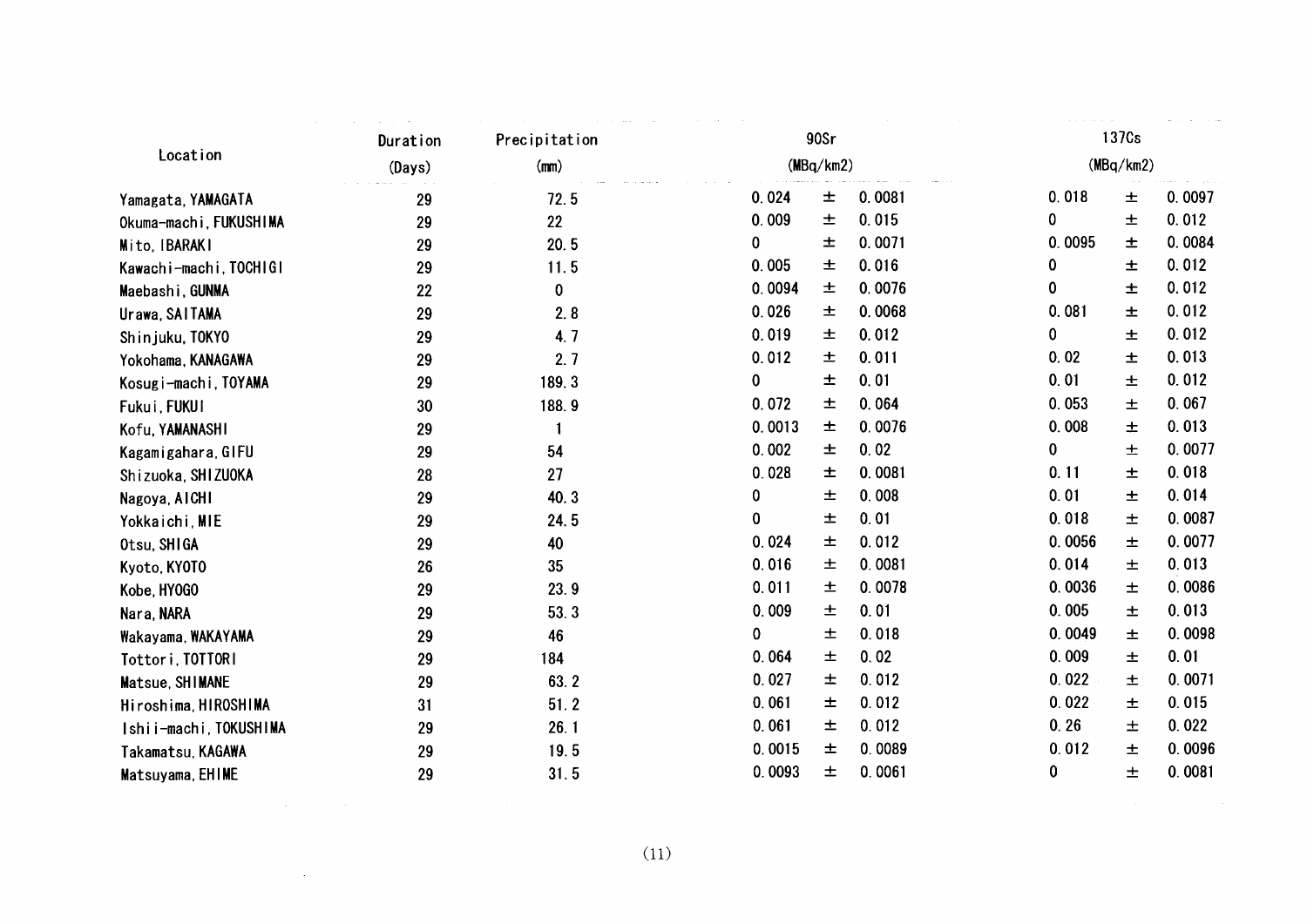|                        | Duration | Precipitation | 90Sr   |           |        | 137 <sub>Cs</sub> |           |        |  |
|------------------------|----------|---------------|--------|-----------|--------|-------------------|-----------|--------|--|
| Location               | (Days)   | (m)           |        | (MBq/km2) |        |                   | (MBq/km2) |        |  |
| Dazaifu, FUKUOKA       | 29       | 28            | 0.0054 | 土         | 0.0068 | 0.018             | $\pm$     | 0.013  |  |
| Saga, SAGA             | 29       | 40.5          | 0.0088 | 土         | 0.0064 | 0                 | 士         | 0.013  |  |
| Nagasaki, NAGASAKI     | 29       | 49            | 0.0012 | 土         | 0.0063 | 0.0055            | 土         | 0.0092 |  |
| Uto, KUMAMOTO          | 29       | 43.9          | 0.012  | 土         | 0.014  | 0.016             | 土         | 0.012  |  |
| Oita, OITA             | 29       | 40            | 0.018  | 土         | 0.0082 | 0.009             | 土         | 0.012  |  |
| Miyazaki, MIYAZAKI     | 29       | 60.4          | 0.035  | 土         | 0.0093 | 0.026             | 土         | 0.014  |  |
| Mar, 2000              |          |               |        |           |        |                   |           |        |  |
| Sapporo, HOKKAIDO      | 30       | 72.5          | 0.023  | $\pm$     | 0.0081 | 0.062             | $\pm$     | 0.015  |  |
| Aomori, AOMORI         | 33       | 114.3         | 0.024  | 土         | 0.0077 | 0.075             | 土         | 0.012  |  |
| Morioka, IWATE         | 33       | 104.2         | 0.035  | $\pm$     | 0.0093 | 0.069             | $\pm$     | 0.016  |  |
| Onagawa-machi, MIYAGI  | 33       | 74            | 0.045  | 土         | 0.009  | 0.039             | 土         | 0.01   |  |
| Yamagata, YAMAGATA     | 33       | 66.2          | 0.051  | 土         | 0.021  | 0.067             | $\pm$     | 0.017  |  |
| Okuma-machi, FUKUSHIMA | 33       | 94.5          | 0.032  | 土         | 0.0087 | 0.028             | $\pm$     | 0.013  |  |
| Mito, IBARAKI          | 33       | 51            | 0.039  | 土         | 0.0098 | 0.09              | $\pm$     | 0.013  |  |
| Kawachi-machi, TOCHIGI | 30       | 67.1          | 0.047  | 土         | 0.021  | 0.049             | 土         | 0.016  |  |
| Urawa, SAITAMA         | 33       | 70.5          | 0.034  | 土         | 0.0073 | 0.12              | 土         | 0.014  |  |
| Shinjuku, TOKYO        | 33       | 102           | 0.033  | $\pm$     | 0.013  | 0.049             | $\pm$     | 0.014  |  |
| Yokohama, KANAGAWA     | 31       | 136.4         | 0.041  | 士         | 0.01   | 0.13              | $\pm$     | 0.017  |  |
| Fukui, FUKUI           | 32       | 243           | 0.18   | 士         | 0.069  | 0.31              | $\pm$     | 0.061  |  |
| Kofu, YAMANASHI        | 33       | 86.5          | 0.0061 | ᆂ         | 0.0085 | 0.02              | $\pm$     | 0.013  |  |
| Kagamigahara, GIFU     | 31       | 130           | 0.012  | 土         | 0.013  | 0.019             | 土         | 0.0091 |  |
| Shizuoka, SHIZUOKA     | 33       | 178           | 0.016  | 士         | 0.0077 | 0.055             | $\pm$     | 0.016  |  |
| Nagoya, AICHI          | 33       | 95.3          | 0.037  | ᆂ         | 0.0091 | 0.027             | 士         | 0.014  |  |
| Yokkaichi, MIE         | 33       | 91.5          | 0.034  | $\pm$     | 0.01   | 0.074             | 士         | 0.012  |  |
| Otsu, SHIGA            | 33       | 99.1          | 0.0033 | 土         | 0.0073 | 0.026             | 土         | 0.015  |  |
| Kyoto, KYOTO           | 29       | 103           | 0.069  | 土         | 0.011  | 0.4               | $\pm$     | 0.026  |  |
| Kobe, HY0GO            | 31       | 100.6         | 0.0065 | 土         | 0.0076 | 0.022             | $\pm$     | 0.013  |  |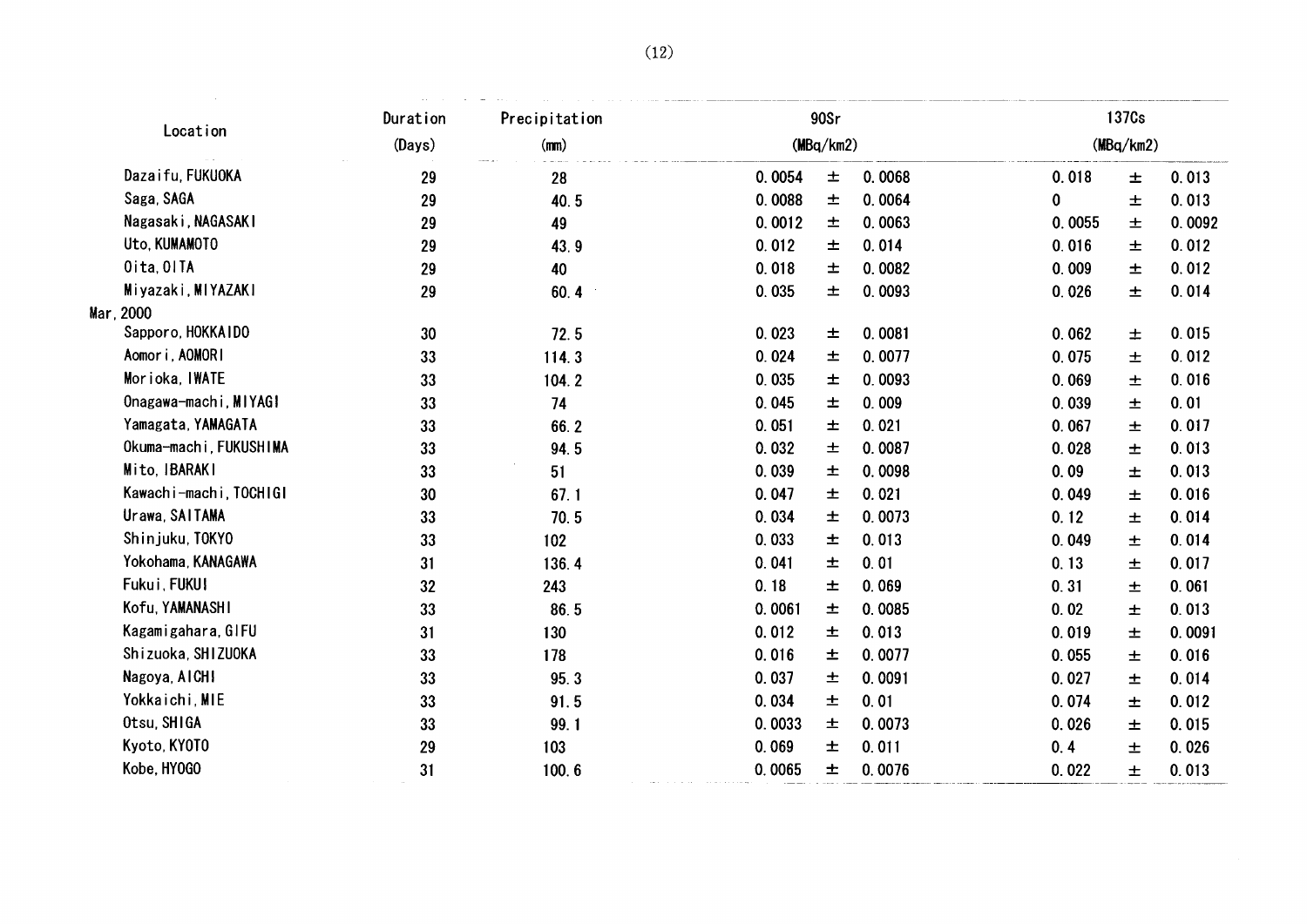|                           | Duration | Precipitation | 90Sr  |           |        | 137 <sub>Cs</sub> |           |       |  |
|---------------------------|----------|---------------|-------|-----------|--------|-------------------|-----------|-------|--|
| Location                  | (Days)   | (mn)          |       | (MBq/km2) |        |                   | (MBq/km2) |       |  |
| Nara, NARA                | 33       | 105.9         | 0.04  | $\pm$     | 0.011  | 0.029             | $\pm$     | 0.013 |  |
| Wakayama, WAKAYAMA        | 33       | 93.5          | 0.029 | 士         | 0.027  | 0.038             | 土         | 0.012 |  |
| Tottori, TOTTORI          | 33       | 168.9         | 0.27  | 土         | 0.028  | 0.019             | $\pm$     | 0.01  |  |
| Matsue, SHIMANE           | 33       | 101.7         | 0.056 | 土         | 0.0064 | 0.16              | $\pm$     | 0.012 |  |
| Hiroshima, HIROSHIMA      | 29       | 173.4         | 0.038 | 土         | 0.019  | 0.075             | $\pm$     | 0.017 |  |
| Ishii-machi, TOKUSHIMA    | 34       | 69            | 0.058 | 土         | 0.013  | 0.29              | $\pm$     | 0.024 |  |
| Takamatsu, KAGAWA         | 33       | 62            | 0.002 | 士         | 0.012  | 0.026             | $\pm$     | 0.014 |  |
| Matsuyama, EHIME          | 33       | 118           | 0.021 | 土         | 0.0073 | 0.065             | $\pm$     | 0.012 |  |
| Dazaifu, FUKUOKA          | 33       | 115.2         | 0.012 | 士         | 0.0073 | 0.096             | 土         | 0.016 |  |
| Saga, SAGA                | 33       | 111.7         | 0.012 | 士         | 0.007  | 0                 | $\pm$     | 0.013 |  |
| Nagasaki, NAGASAKI        | 33       | 101           | 0.018 | 士         | 0.0089 | 0.056             | $\pm$     | 0.015 |  |
| Uto, KUMAMOTO             | 33       | 104.3         | 0.012 | 土         | 0.0087 | 0.053             | $\pm$     | 0.015 |  |
| Oita, OITA                | 33       | 107.7         | 0.017 | 土         | 0.0089 | 0.071             | $\pm$     | 0.016 |  |
| Miyazaki, MIYAZAKI        | 33       | 126           | 0.035 | 士         | 0.0085 | 0.094             | $\pm$     | 0.017 |  |
| Yonagusuku-machi, OKINAWA | 35       | 224           | 0.019 | 土         | 0.01   | 0.011             | $\pm$     | 0.015 |  |
|                           |          |               |       |           |        |                   |           |       |  |
|                           |          |               |       |           |        |                   |           |       |  |
|                           |          |               |       |           |        |                   |           |       |  |
|                           |          |               |       |           |        |                   |           |       |  |
|                           |          |               |       |           |        |                   |           |       |  |

**Signal** للمحامد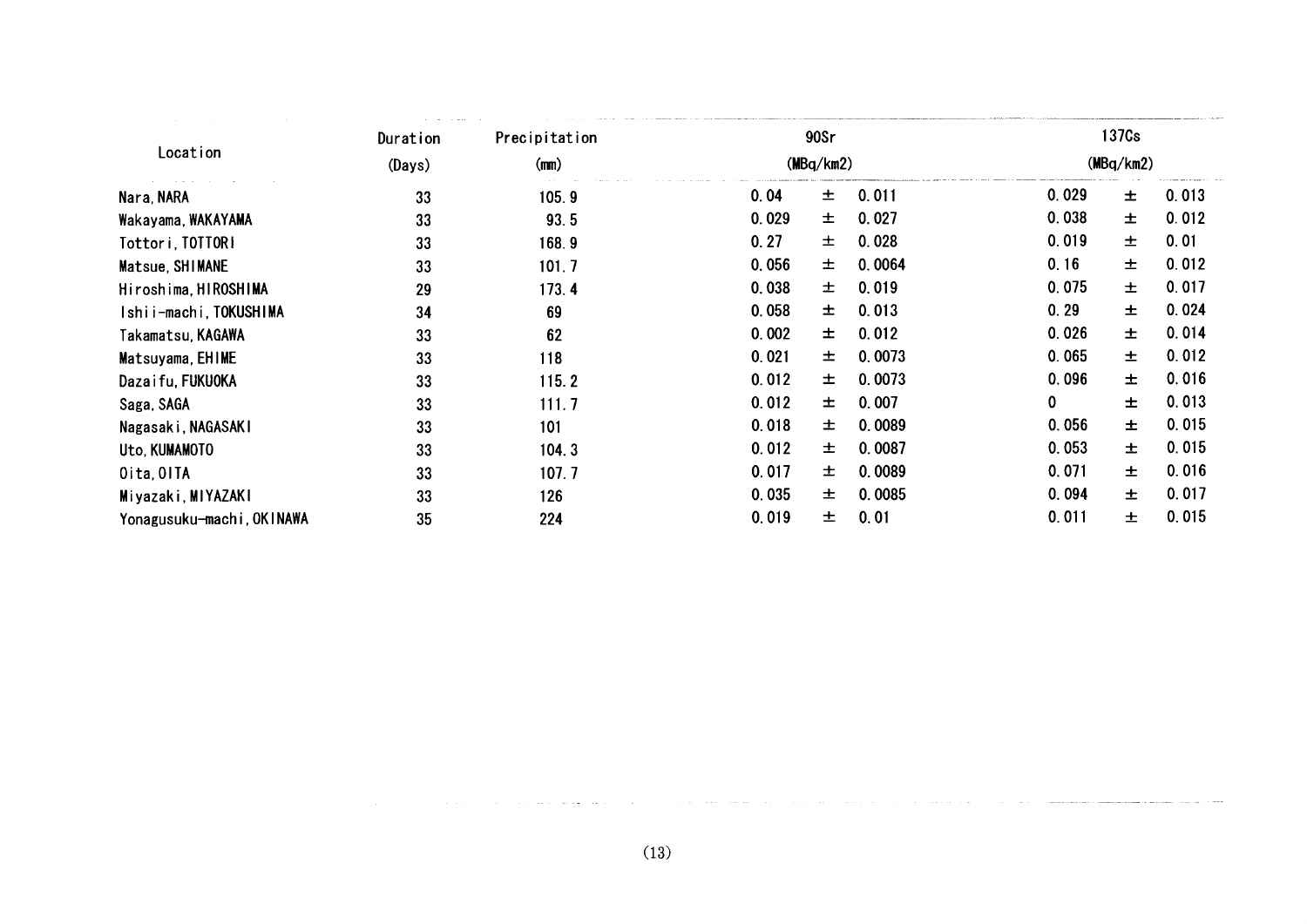$(1)-2$  Strontium-90 and Cesium-137 in Rain and Dry Fallout(for WHO proguram)

(form Oct.1999 to Nar.2000)

 $\sim$ 

-continued from No. 130 for this publication-

Table (1)-2 Strontium-90 and Cesium-137 in Rain and Dry Fallout(for WHO proguram)

| Location<br>Oct, 1999 |        | Precipitation |           | 90Sr      |        |              | 137Cs     |        |
|-----------------------|--------|---------------|-----------|-----------|--------|--------------|-----------|--------|
|                       | (Days) | (mn)          |           | (MBq/km2) |        |              | (MBq/km2) |        |
|                       |        |               |           |           |        |              |           |        |
| Akita, AKITA          | 31     | 164.5         | 0.028     | $\pm$     | 0.0074 | 0.02         | $\pm$     | 0.013  |
| Chiba, CHIBA          | 31     | 68.4          | 0.0078    | $\pm$     | 0.0073 | 0.028        | 土         | 0.014  |
| Ichihara, CHIBA       | 31     | 97.3          | 0.01      | $\pm$     | 0.012  | 0            | 士         | 0.0078 |
| Niigata, NIIGATA      | 31     | 165           | 0.025     | 土         | 0.014  | 0.006        | 土         | 0.008  |
| Kanazawa, ISHIKAWA    | 32     | 213.5         | 0.013     | $\pm$     | 0.0082 | 0.028        | 士         | 0.011  |
| Nagano, NAGANO        | 32     | 121.1         | 0.0058    | $\pm$     | 0.0087 | $\mathbf{0}$ | 士         | 0.008  |
| Osaka, OSAKA          | 33     | 124.5         | 0.036     | $\pm$     | 0.0087 | 0.006        | 士         | 0.01   |
| Okayama, OKAYAMA      | 31     | 79.7          | 0.0004    | $\pm$     | 0.0063 | 0            | 士         | 0.0086 |
| Yamaguchi, YAMAGUCHI  | 31     | 77.5          | 0.014     | $\pm$     | 0.0071 | 0.001        | 土         | 0.013  |
| Kochi, KOCHI          | 31     | 222.8         | 0.027     | $\pm$     | 0.0091 | 0            | $\pm$     | 0.0073 |
| Kagoshima, KAGOSHIMA  | 31     | 72.5          | 0.041     | 土         | 0.0087 | 0.009        | 士         | 0.014  |
| Nov. 1999             |        |               |           |           |        |              |           |        |
| Akita, AKITA          | 29     | 217.3         | 0.025     | $\pm$     | 0.02   | 0.012        | $\pm$     | 0.0089 |
| Chiba, CHIBA          | 30     | 73.2          | 0         | $\pm$     | 0.0066 | 0.019        | $\pm$     | 0.014  |
| Ichihara, CHIBA       | $30\,$ | 72.1          | 0         | $\pm$     | 0.018  | $\bf{0}$     | 士         | 0.013  |
| Niigata, NIIGATA      | 30     | 230.6         | 0.012     | $\pm$     | 0.01   | 0.012        | 土         | 0.0096 |
| Kanazawa, ISHIKAWA    | 29     | 236.5         | 0.018     | $\pm$     | 0.0082 | 0            | 土         | 0.0077 |
| Nagano, NAGANO        | 29     | 29.5          | 0.0005    | $\pm$     | 0.0094 | 0            | $\pm$     | 0.0086 |
| Osaka, OSAKA          | 29     | 32.2          | 0.041     | $\pm$     | 0.011  | 0            | 土         | 0.0089 |
| Okayama, OKAYAMA      | 30     | 34.8          | $\pmb{0}$ | $\pm$     | 0.0084 | 0            | 士         | 0.0077 |
| Yamaguchi, YAMAGUCHI  | 30     | ${\bf 76}$    | 0.0004    | $\pm$     | 0.0066 | 0.0097       | $\pm$     | 0.0086 |
| Kochi, KOCHI          | $30\,$ | 117.7         | 0         | 士         | 0.0092 | $\pmb{0}$    | $\pm$     | 0.013  |
|                       |        |               |           |           |        |              |           |        |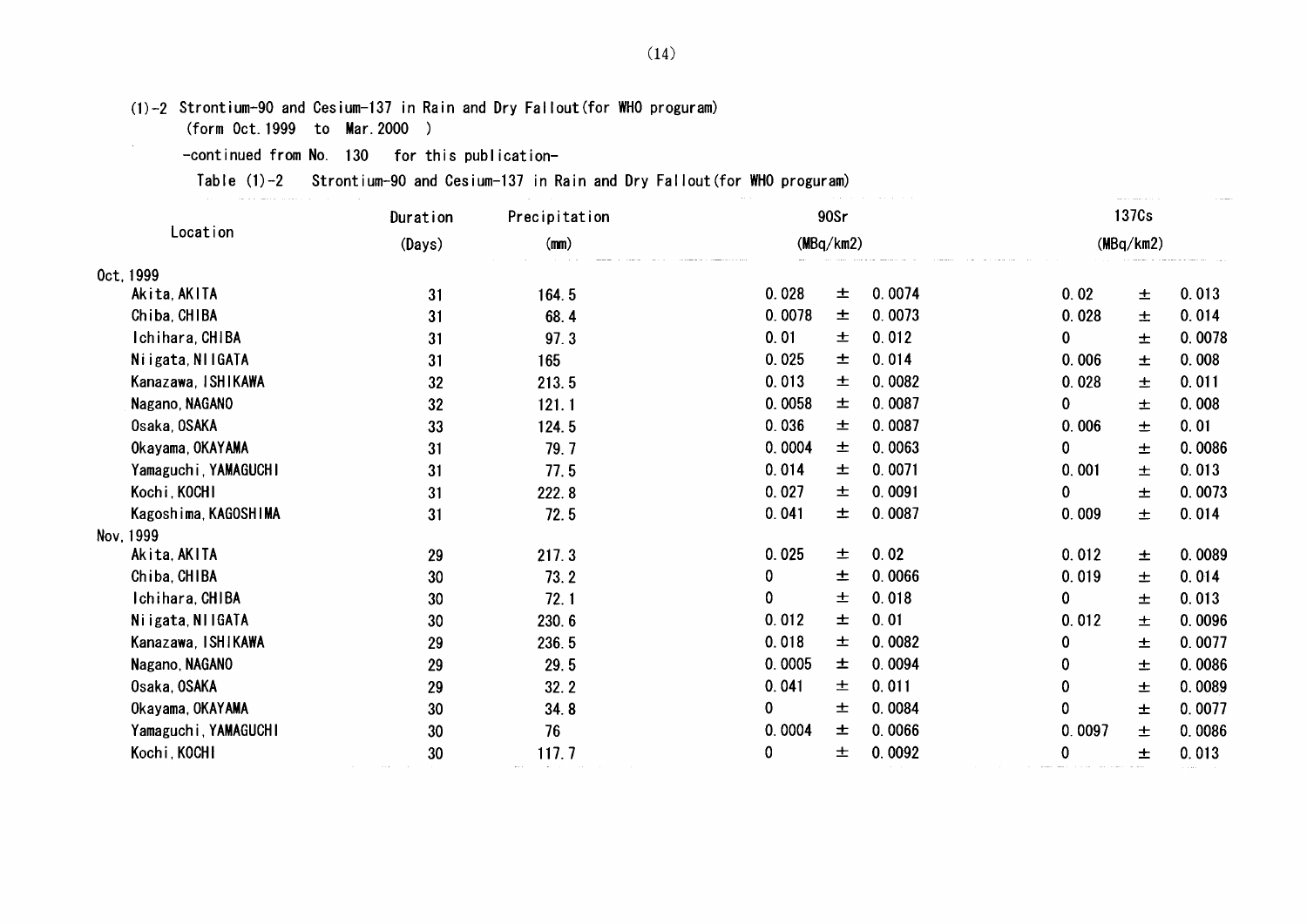|                      | Duration | Precipitation |             | 90Sr      |        |             | 137Cs     |        |
|----------------------|----------|---------------|-------------|-----------|--------|-------------|-----------|--------|
| Location             | (Days)   | (mn)          |             | (MBq/km2) |        |             | (MBq/km2) |        |
| Kagoshima, KAGOSHIMA | 29       | 21            | 0.063       | 土         | 0.0087 | 0.008       | $\pm$     | 0.013  |
| Dec, 1999            |          |               |             |           |        |             |           |        |
| Akita, AKITA         | 35       | 159.8         | 0.001       | 土         | 0.012  | 0.014       | 土         | 0.0094 |
| Chiba, CHIBA         | 34       | 17.9          | 0.014       | 土         | 0.0083 | 0.011       | 土         | 0.013  |
| Ichihara, CHIBA      | 34       | 13.3          | 0           | 土         | 0.022  | 0.012       | $\pm$     | 0.014  |
| Niigata, NIIGATA     | 34       | 286.9         | 0.007       | $\pm$     | 0.011  | 0.027       | 土         | 0.011  |
| Kanazawa, ISHIKAWA   | 35       | 379.5         | 0.018       | $\pm$     | 0.013  | 0.036       | $\pm$     | 0.014  |
| Nagano, NAGANO       | 34       | 20.8          | $\mathbf 0$ | 士         | 0.0079 | 0           | $\pm$     | 0.0075 |
| Osaka, OSAKA         | 34       | 4.8           | 0.021       | 士         | 0.01   | 0           | $\pm$     | 0.0084 |
| Okayama, OKAYAMA     | 34       | 2.4           | 0           | 士         | 0.042  | 0           | 士         | 0.1    |
| Yamaguchi, YAMAGUCHI | 34       | 39            | 0.0053      | 士         | 0.0081 | 0.01        | $\pm$     | 0.013  |
| Kochi, KOCHI         | 34       | 8.8           | 0.027       | $\pm$     | 0.011  | 0.007       | $\pm$     | 0.0096 |
| Kagoshima, KAGOSHIMA | 28       | 18.5          | 0.054       | $\pm$     | 0.01   | 0           | $\pm$     | 0.013  |
| Jan, 2000            |          |               |             |           |        |             |           |        |
| Akita, AKITA         | 28       | 241.1         | $\pmb{0}$   | 土         | 0.014  | 0.0086      | 士         | 0.0086 |
| Chiba, CHIBA         | 28       | 70.2          | 0.027       | $\pm$     | 0.0094 | 0.008       | 土         | 0.013  |
| Ichihara, CHIBA      | 28       | 77.5          | 0.015       | $\pm$     | 0.023  | 0.026       | $\pm$     | 0.014  |
| Niigata, NIIGATA     | 28       | 129.1         | 0.005       | $\pm$     | 0.011  | 0           | 土         | 0.009  |
| Kanazawa, ISHIKAWA   | 392      | 198.5         | 0.023       | $\pm$     | 0.014  | 0.017       | 士         | 0.013  |
| Nagano, NAGANO       | 28       | 20.2          | 0.017       | $\pm$     | 0.014  | 0           | $\pm$     | 0.013  |
| Osaka, OSAKA         | 28       | 36.3          | 0.007       | $\pm$     | 0.018  | 0           | $\pm$     | 0.0096 |
| Okayama, OKAYAMA     | 28       | 57.1          | 0.035       | $\pm$     | 0.0093 | $\mathbf 0$ | $\pm$     | 0.011  |
| Yamaguchi, YAMAGUCHI | 28       | 83.5          | 0.004       | $\pm$     | 0.011  | 0           | 士         | 0.0084 |
| Kochi, KOCHI         | 28       | 92.4          | 0           | $\pm$     | 0.012  | 0.0037      | $\pm$     | 0.0095 |
| Kagoshima, KAGOSHIMA | 34       | 60.5          | 0.051       | 土         | 0.011  | 0.002       | $\pm$     | 0.014  |
| Feb, 2000            |          |               |             |           |        |             |           |        |
| Akita, AKITA         | 29       | 143.1         | 0.014       | $\pm$     | 0.0097 | 0.034       | 土         | 0.0096 |
| Chiba, CHIBA         | 29       | 9             | 0.02        | 士         | 0.0093 | 0.064       | 士         | 0.015  |
|                      |          | (15)          |             |           |        |             |           |        |
|                      |          |               |             |           |        |             |           |        |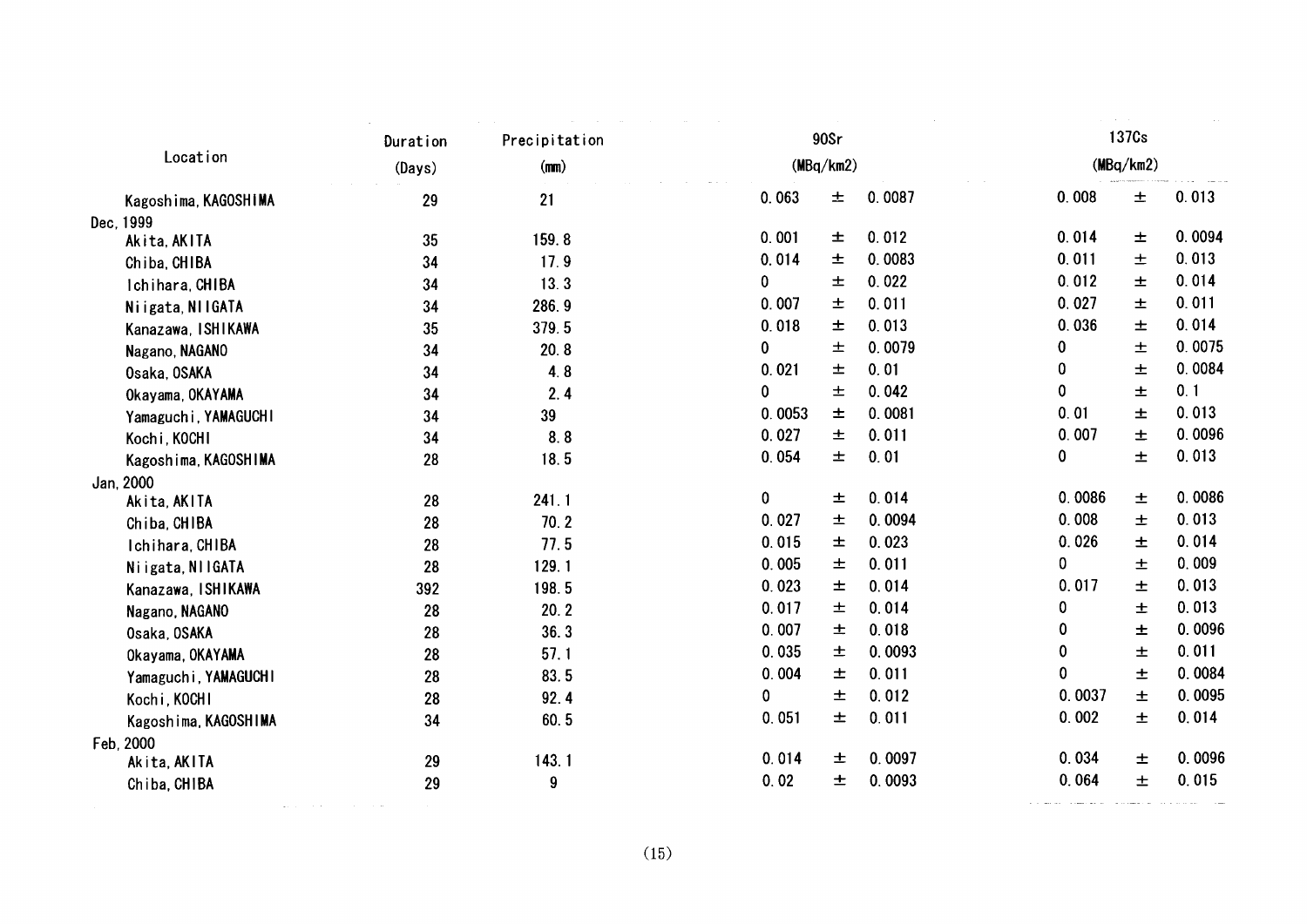|        | 137 <sub>Cs</sub> |        |        | 90Sr      |             | Precipitation | Duration |                      |
|--------|-------------------|--------|--------|-----------|-------------|---------------|----------|----------------------|
|        | (MBq/km2)         |        |        | (MBq/km2) |             | (mn)          | (Days)   | Location             |
| 0.013  | 土                 | 0.027  | 0.019  | $\pm$     | $\mathbf 0$ | 6.3           | 29       | Ichihara, CHIBA      |
| 0.01   | 士                 | 0.039  | 0.012  | $\pm$     | 0.021       | 111.1         | 29       | Niigata, NIIGATA     |
| 0.015  | $\pm$             | 0.012  | 0.014  | $\pm$     | 0.026       | 225.5         | 29       | Kanazawa, ISHIKAWA   |
| 0.014  | $\pm$             | 0.005  | 0.0085 | 土         | 0.0059      | 23.8          | 29       | Nagano, NAGANO       |
| 0.009  | $\pm$             | 0.0062 | 0.0084 | 土         | 0.011       | 36.3          | 29       | Osaka, OSAKA         |
| 0.012  | $\pm$             | 0      | 0.0073 | 士         | 0.0005      | 19.2          | 29       | Okayama, OKAYAMA     |
| 0.0091 | $\pm$             | 0.016  | 0.0075 | $\pm$     | 0           | 46.5          | 29       | Yamaguchi, YAMAGUCHI |
| 0.0095 | $\pm$             | 0.0069 | 0.011  | 士         | 0.028       | 42.2          | 29       | Kochi, KOCHI         |
| 0.014  | $\pm$             | 0.014  | 0.011  | $\pm$     | 0.08        | 39.5          | 29       | Kagoshima, KAGOSHIMA |
|        |                   |        |        |           |             |               |          | Mar, 2000            |
| 0.013  | 土                 | 0.075  | 0.0092 | 土         | 0.017       | 141.9         | 33       | Akita, AKITA         |
| 0.016  | $\pm$             | 0.079  | 0.0089 | $\pm$     | 0.013       | 70.3          | 33       | Chiba, CHIBA         |
| 0.014  | 土                 | 0.049  | 0.026  | 土         | 0.029       | 82.4          | 33       | Ichihara, CHIBA      |
| 0.02   | $\pm$             | 0.2    | 0.012  | $\pm$     | 0.019       | 109.3         | 33       | Niigata, NIIGATA     |
| 0.023  | 士                 | 0.31   | 0.015  | $\pm$     | 0.055       | 170.2         | 30       | Kosugi-machi, TOYAMA |
| 0.023  | $\pm$             | 0.38   | 0.017  | 土         | 0.072       | 245.5         | 31       | Kanazawa, ISHIKAWA   |
| 0.014  | $\pm$             | 0.019  | 0.0076 | $\pm$     | 0.0071      | 76.4          | 31       | Nagano, NAGANO       |
| 0.016  | $\pm$             | 0.053  | 0.0083 | $\pm$     | 0           | 75.2          | 30       | Osaka, OSAKA         |
| 0.016  | 士                 | 0.065  | 0.0087 | 士         | 0.024       | 79.6          | 33       | Okayama, OKAYAMA     |
| 0.016  | $\pm$             | 0.096  | 0.0088 | $\pm$     | 0.034       | 167.5         | 31       | Yamaguchi, YAMAGUCHI |
| 0.017  | 土                 | 0.11   | 0.0095 | $\pm$     | 0.024       | 233.9         | 33       | Kochi, KOCHI         |
| 0.014  | 士                 | 0.04   | 0.012  | $\pm$     | 0.11        | 79            | 31       | Kagoshima, KAGOSHIMA |
|        |                   |        |        |           |             |               |          |                      |
|        |                   |        |        |           |             |               |          |                      |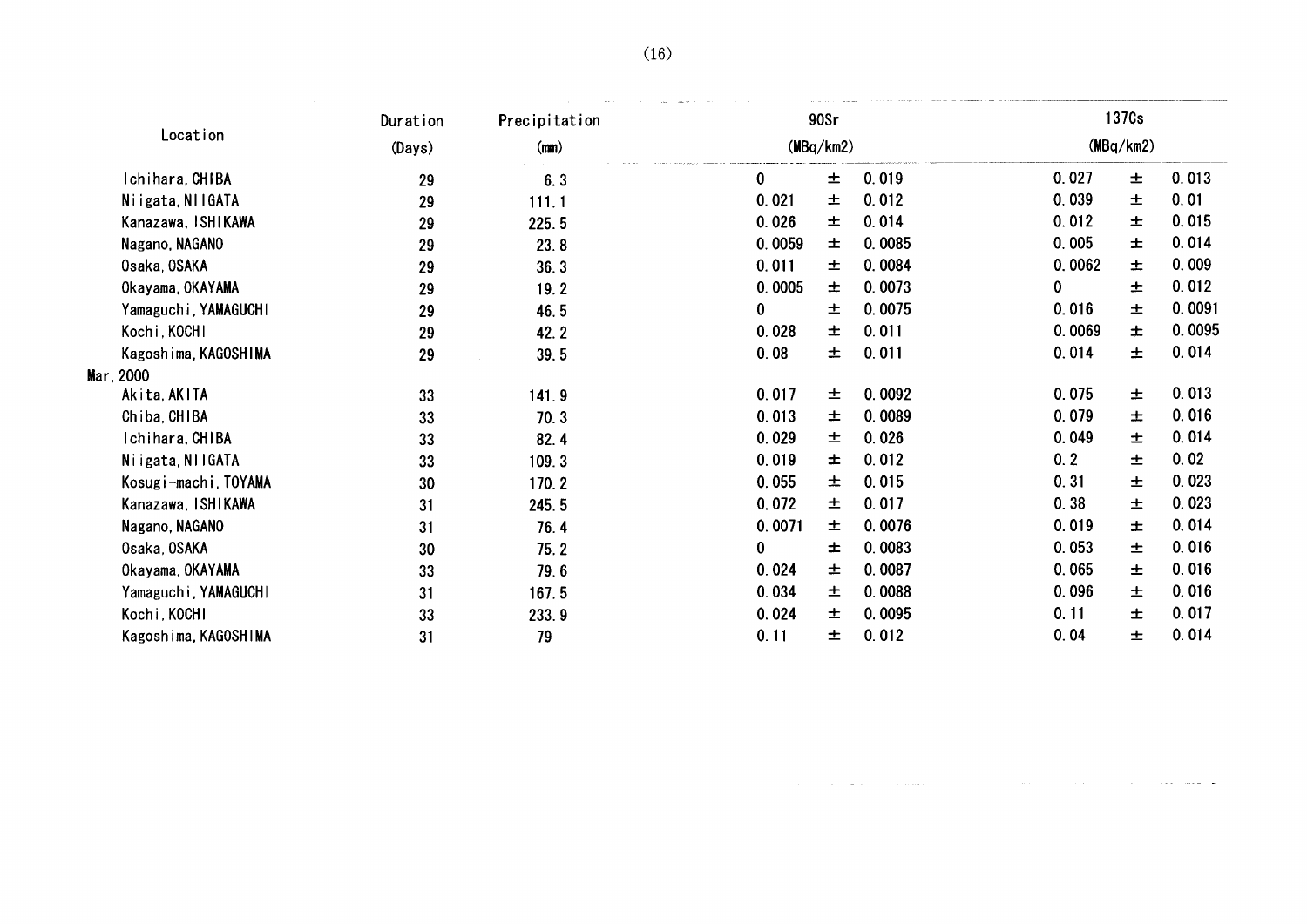# (2) Strontium-90and Cesium-137in Airborn Dust

(form Oct.1999 to Mar.2000)

-continued from No. 130 for this publication-

Table (2) :Strontium-90 and Cesium-137 in Airborn Dust

| Location<br>Sampling<br>(m2)<br>period<br>October~December, 1999<br>$10 \sim 12$<br>11055.0<br>Morioka, IWATE<br>$10 \sim 12$<br>10800.0<br>Akita, AKITA<br>$10 \sim 12$<br>12960.0<br>Yamagata, YAMAGATA<br>$10 \sim 12$<br>Okuma-machi, FUKUSHIMA<br>10455.0<br>$10 \sim 12$<br>13998.0<br>Kawachi-machi, TOCHIGI<br>$10 \sim 12$<br>10131.0<br>Maebashi, GUNMA<br>$10 \sim 12$<br>10204.0<br>Ichihara, CHIBA<br>$10 \sim 12$<br>10261.0<br>Yokohama, KANAGAWA<br>$10 \sim 12$<br>10011.0<br>Niigata, NIIGATA<br>$10 \sim 12$<br>16547.0<br>Kosugi-machi, TOYAMA<br>$10 \sim 12$<br>11597.0<br>Fukui, FUKUI<br>$10 \sim 12$<br>13774.0<br>Kofu, YAMANASHI<br>$10 \sim 12$<br>Nagano, NAGANO<br>10688.0<br>$10 \sim 12$<br>Kagamigahara, GIFU<br>11969.0<br>$10 \sim 12$<br>10226.0<br>Hamaoka-machi, SHIZUOKA<br>$10 \sim 12$<br>10160.0<br>Nagoya, AICHI<br>$10 \sim 12$<br>13584.0<br>Yokkaichi, MIE<br>$10 \sim 12$<br>10956.0<br>Otsu, SHIGA<br>$10 \sim 12$<br>10285.0<br>Kyoto, KYOTO<br>$10 \sim 12$<br>16801.0<br>Osaka, OSAKA | 0.00071<br>0<br>0.00041<br>0<br>0.00054<br>0.00097<br>0.00023<br>0.00007<br>0.00023<br>0<br>0.00093<br>0<br>0 | (mBq/m3)<br>$\pm$<br>$\pm$<br>土<br>$\pm$<br>$\pm$<br>土<br>$\pm$<br>$\pm$<br>$\pm$<br>$\pm$<br>$\pm$<br>$\pm$ | 0.00054<br>0.00047<br>0.00042<br>0.0006<br>0.00029<br>0.00044<br>0.00034<br>0.00035<br>0.00056<br>0.0003<br>0.0004 | 0.00009<br>0<br>0.0002<br>0<br>0.00019<br>0<br>0.00006<br>0.00051<br>0.00017 | (mBq/m3)<br>$\pm$<br>$\pm$<br>$\pm$<br>$\pm$<br>$\pm$<br>$\pm$<br>$\pm$<br>$\pm$ | 0.0004<br>0.00039<br>0.00025<br>0.00026<br>0.00023<br>0.00029<br>0.0003<br>0.00032 |
|------------------------------------------------------------------------------------------------------------------------------------------------------------------------------------------------------------------------------------------------------------------------------------------------------------------------------------------------------------------------------------------------------------------------------------------------------------------------------------------------------------------------------------------------------------------------------------------------------------------------------------------------------------------------------------------------------------------------------------------------------------------------------------------------------------------------------------------------------------------------------------------------------------------------------------------------------------------------------------------------------------------------------------------|---------------------------------------------------------------------------------------------------------------|--------------------------------------------------------------------------------------------------------------|--------------------------------------------------------------------------------------------------------------------|------------------------------------------------------------------------------|----------------------------------------------------------------------------------|------------------------------------------------------------------------------------|
|                                                                                                                                                                                                                                                                                                                                                                                                                                                                                                                                                                                                                                                                                                                                                                                                                                                                                                                                                                                                                                          |                                                                                                               |                                                                                                              |                                                                                                                    |                                                                              |                                                                                  |                                                                                    |
|                                                                                                                                                                                                                                                                                                                                                                                                                                                                                                                                                                                                                                                                                                                                                                                                                                                                                                                                                                                                                                          |                                                                                                               |                                                                                                              |                                                                                                                    |                                                                              |                                                                                  |                                                                                    |
|                                                                                                                                                                                                                                                                                                                                                                                                                                                                                                                                                                                                                                                                                                                                                                                                                                                                                                                                                                                                                                          |                                                                                                               |                                                                                                              |                                                                                                                    |                                                                              |                                                                                  |                                                                                    |
|                                                                                                                                                                                                                                                                                                                                                                                                                                                                                                                                                                                                                                                                                                                                                                                                                                                                                                                                                                                                                                          |                                                                                                               |                                                                                                              |                                                                                                                    |                                                                              |                                                                                  |                                                                                    |
|                                                                                                                                                                                                                                                                                                                                                                                                                                                                                                                                                                                                                                                                                                                                                                                                                                                                                                                                                                                                                                          |                                                                                                               |                                                                                                              |                                                                                                                    |                                                                              |                                                                                  |                                                                                    |
|                                                                                                                                                                                                                                                                                                                                                                                                                                                                                                                                                                                                                                                                                                                                                                                                                                                                                                                                                                                                                                          |                                                                                                               |                                                                                                              |                                                                                                                    |                                                                              |                                                                                  |                                                                                    |
|                                                                                                                                                                                                                                                                                                                                                                                                                                                                                                                                                                                                                                                                                                                                                                                                                                                                                                                                                                                                                                          |                                                                                                               |                                                                                                              |                                                                                                                    |                                                                              |                                                                                  |                                                                                    |
|                                                                                                                                                                                                                                                                                                                                                                                                                                                                                                                                                                                                                                                                                                                                                                                                                                                                                                                                                                                                                                          |                                                                                                               |                                                                                                              |                                                                                                                    |                                                                              |                                                                                  |                                                                                    |
|                                                                                                                                                                                                                                                                                                                                                                                                                                                                                                                                                                                                                                                                                                                                                                                                                                                                                                                                                                                                                                          |                                                                                                               |                                                                                                              |                                                                                                                    |                                                                              |                                                                                  |                                                                                    |
|                                                                                                                                                                                                                                                                                                                                                                                                                                                                                                                                                                                                                                                                                                                                                                                                                                                                                                                                                                                                                                          |                                                                                                               |                                                                                                              |                                                                                                                    |                                                                              |                                                                                  |                                                                                    |
|                                                                                                                                                                                                                                                                                                                                                                                                                                                                                                                                                                                                                                                                                                                                                                                                                                                                                                                                                                                                                                          |                                                                                                               |                                                                                                              |                                                                                                                    |                                                                              | $\pm$                                                                            | 0.00044                                                                            |
|                                                                                                                                                                                                                                                                                                                                                                                                                                                                                                                                                                                                                                                                                                                                                                                                                                                                                                                                                                                                                                          |                                                                                                               |                                                                                                              |                                                                                                                    | 0.00068                                                                      | $\pm$                                                                            | 0.0003                                                                             |
|                                                                                                                                                                                                                                                                                                                                                                                                                                                                                                                                                                                                                                                                                                                                                                                                                                                                                                                                                                                                                                          |                                                                                                               |                                                                                                              |                                                                                                                    | 0.00011                                                                      | $\pm$                                                                            | 0.00026                                                                            |
|                                                                                                                                                                                                                                                                                                                                                                                                                                                                                                                                                                                                                                                                                                                                                                                                                                                                                                                                                                                                                                          |                                                                                                               |                                                                                                              | 0.00045                                                                                                            | 0.00011                                                                      | $\pm$                                                                            | 0.00033                                                                            |
|                                                                                                                                                                                                                                                                                                                                                                                                                                                                                                                                                                                                                                                                                                                                                                                                                                                                                                                                                                                                                                          |                                                                                                               | $\pm$                                                                                                        | 0.00046                                                                                                            | 0.00047                                                                      | $\pm$                                                                            | 0.00045                                                                            |
|                                                                                                                                                                                                                                                                                                                                                                                                                                                                                                                                                                                                                                                                                                                                                                                                                                                                                                                                                                                                                                          | 0.00042                                                                                                       | $\pm$                                                                                                        | 0.00044                                                                                                            | 0.00081                                                                      | $\pm$                                                                            | 0.00035                                                                            |
|                                                                                                                                                                                                                                                                                                                                                                                                                                                                                                                                                                                                                                                                                                                                                                                                                                                                                                                                                                                                                                          | 0.00042                                                                                                       | $\pm$                                                                                                        | 0.0006                                                                                                             | 0.00057                                                                      | $\pm$                                                                            | 0.00045                                                                            |
|                                                                                                                                                                                                                                                                                                                                                                                                                                                                                                                                                                                                                                                                                                                                                                                                                                                                                                                                                                                                                                          | 0.00011                                                                                                       | $\pm$                                                                                                        | 0.00034                                                                                                            | 0.00022                                                                      | 土                                                                                | 0.00029                                                                            |
|                                                                                                                                                                                                                                                                                                                                                                                                                                                                                                                                                                                                                                                                                                                                                                                                                                                                                                                                                                                                                                          | 0.00019                                                                                                       | 土                                                                                                            | 0.00025                                                                                                            | 0.00027                                                                      | 士                                                                                | 0.00023                                                                            |
|                                                                                                                                                                                                                                                                                                                                                                                                                                                                                                                                                                                                                                                                                                                                                                                                                                                                                                                                                                                                                                          | 0                                                                                                             | $\pm$                                                                                                        | 0.00058                                                                                                            | 0                                                                            | $\pm$                                                                            | 0.00027                                                                            |
|                                                                                                                                                                                                                                                                                                                                                                                                                                                                                                                                                                                                                                                                                                                                                                                                                                                                                                                                                                                                                                          | 0.00054                                                                                                       | $\pm$                                                                                                        | 0.00076                                                                                                            | 0.0011                                                                       | 士                                                                                | 0.00049                                                                            |
|                                                                                                                                                                                                                                                                                                                                                                                                                                                                                                                                                                                                                                                                                                                                                                                                                                                                                                                                                                                                                                          | 0.00027                                                                                                       | $\pm$                                                                                                        | 0.00036                                                                                                            | 0                                                                            | $\pm$                                                                            | 0.00016                                                                            |
| $10 \sim 12$<br>10337.0<br>Kobe, HYOGO                                                                                                                                                                                                                                                                                                                                                                                                                                                                                                                                                                                                                                                                                                                                                                                                                                                                                                                                                                                                   | 0.00043                                                                                                       | 土                                                                                                            | 0.00031                                                                                                            | 0.00011                                                                      | $\pm$                                                                            | 0.00028                                                                            |
| $10 \sim 12$<br>11396.0<br>Nara, NARA                                                                                                                                                                                                                                                                                                                                                                                                                                                                                                                                                                                                                                                                                                                                                                                                                                                                                                                                                                                                    | 0.00039                                                                                                       | 士                                                                                                            | 0.0003                                                                                                             | 0.00014                                                                      | 士                                                                                | 0.00025                                                                            |
|                                                                                                                                                                                                                                                                                                                                                                                                                                                                                                                                                                                                                                                                                                                                                                                                                                                                                                                                                                                                                                          | (17)                                                                                                          |                                                                                                              |                                                                                                                    |                                                                              |                                                                                  |                                                                                    |

.<br>2020 - 2021 - Agustin Alex III, amerikan asl antikel angeles mengeles personalitas personalitas (mengeles men

 $\sim$  2  $\pm$  2  $\pm$  2  $\pm$  2  $\pm$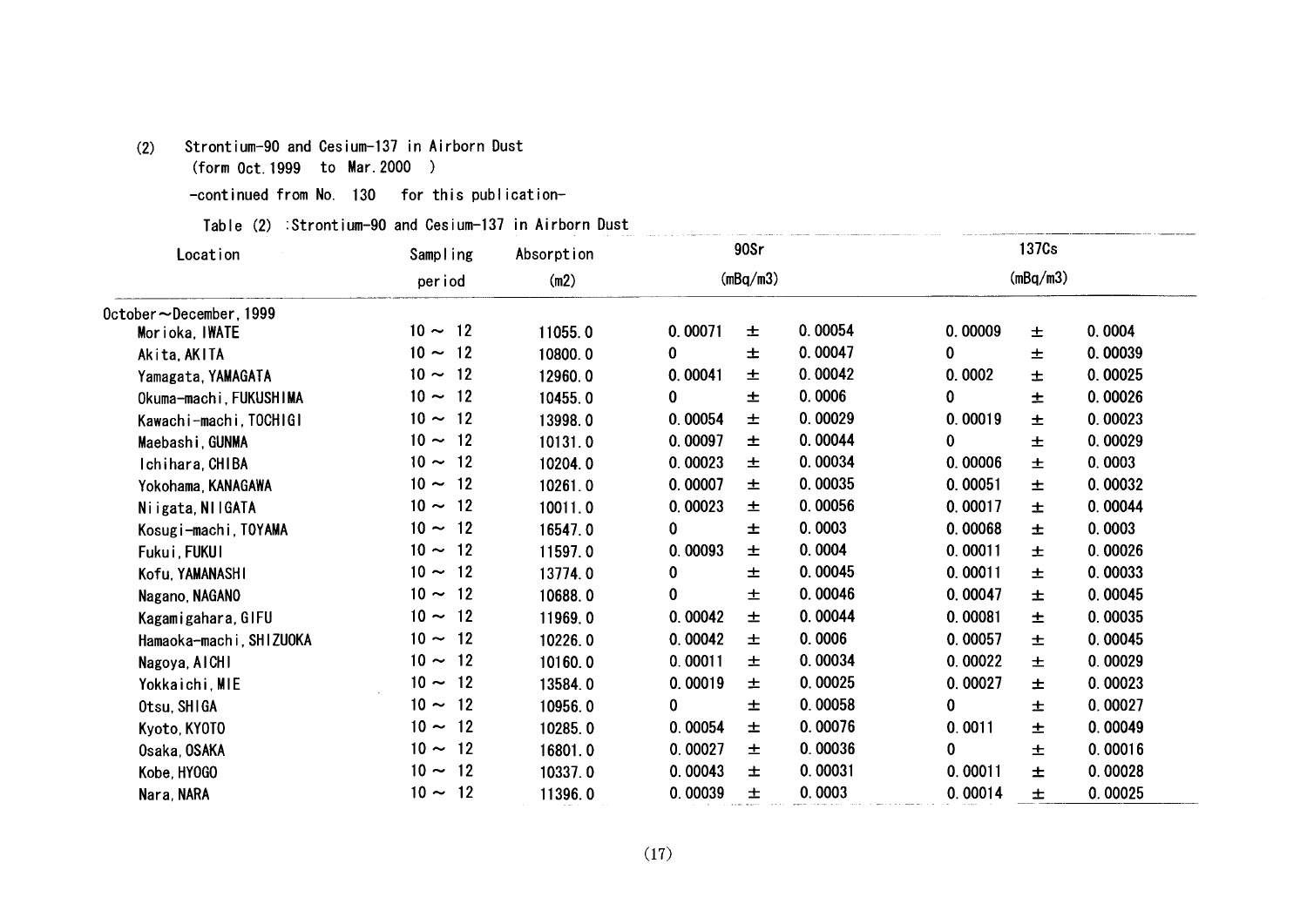| Location                                | Sampling       | Absorption |         | 90Sr     |         |             | 137 <sub>Cs</sub> |         |
|-----------------------------------------|----------------|------------|---------|----------|---------|-------------|-------------------|---------|
|                                         | period         | (m2)       |         | (mBq/m3) |         |             | (mBq/m3)          |         |
| Wakayama, WAKAYAMA                      | $10 \sim 12$   | 7282.0     | 0.00071 | 士        | 0.00051 | $\mathbf 0$ | $\pm$             | 0.00039 |
| Tottori, TOTTORI                        | $10 \sim 12$   | 15306.0    | 0       | 土        | 0.00037 | 0           | 士                 | 0.00032 |
| Okayama, OKAYAMA                        | $10 \sim 12$   | 12679.0    | 0       | 土        | 0.00026 | 0           | $\pm$             | 0.00023 |
| Hiroshima, HIROSHIMA                    | $10 \sim 12$   | 10055.0    | 0.00022 | $\pm$    | 0.00036 | 0           | $\pm$             | 0.00029 |
| Yamaguchi, YAMAGUCHI                    | $10 \sim 12$   | 21600.0    | 0       | 士        | 0.00016 | 0           | 士                 | 0.00013 |
| Tokushima, TOKUSHIMA                    | $10 \sim 12$   | 10080.0    | 0       | 土        | 0.00057 | $\bf{0}$    | $\pm$             | 0.00033 |
| Takamatsu, KAGAWA                       | $10 \sim 12$   | 14270.0    | 0.00008 | $\pm$    | 0.00046 | 0.0003      | 土                 | 0.00023 |
| Saga, SAGA                              | $10 \sim 12$   | 9398.0     | 0.00056 | 士        | 0.00043 | 0           | 土                 | 0.00033 |
| Nagasaki, NAGASAKI                      | $10 \sim 12$   | 10368.0    | 0.0012  | 土        | 0.00059 | 0.00063     | 士                 | 0.00045 |
| Uto, KUMAMOTO                           | $10 \sim 12$   | 12055.0    | 0.0013  | 土        | 0.00034 | 0.00035     | 士                 | 0.00028 |
| Oita, OITA                              | $10 \sim 12$   | 10417.0    | 0       | 土        | 0.00064 | 0           | $\pm$             | 0.00027 |
| Miyazaki, MIYAZAKI                      | $10 \sim 12$   | 13120.0    | 0.00032 | $\pm$    | 0.00042 | 0.00061     | 土                 | 0.00036 |
| October ~January, 2000<br>Mito, IBARAKI | $10 \sim 01$   | 9870.0     | 0.00014 | 士        | 0.00054 | 0.0007      | $\pm$             | 0.00047 |
| January~March, 2000                     |                |            |         |          |         |             |                   |         |
| Morioka, IWATE                          | $01 - 03$      | 10849.0    | 0.00096 | 土        | 0.00059 | 0           | 土                 | 0.0003  |
| Akita, AKITA                            | $01 - 03$      | 10800.0    | 0.00072 | 土        | 0.00035 | 0           | 土                 | 0.00027 |
| Yamagata, YAMAGATA                      | $01 - 03$      | 12960.0    | 0.00004 | 土        | 0.00049 | 0.00023     | 士                 | 0.00038 |
| Okuma-machi, FUKUSHIMA                  | $01 - 03$      | 9918.0     | 0.00056 | 士        | 0.00065 | 0.00085     | 士                 | 0.00049 |
| Kawachi-machi, TOCHIGI                  | $01 - 03$      | 13691.0    | 0.00002 | 士        | 0.00025 | 0           | $\pm$             | 0.0002  |
| Maebashi, GUNMA                         | $01 - 03$      | 10126.0    | 0.00043 | $\pm$    | 0.00043 | $\bf{0}$    | 士                 | 0.00032 |
| Ichihara, CHIBA                         | $01 \sim 03$   | 10296.0    | 0.00015 | 土        | 0.00033 | 0           | 士                 | 0.00027 |
| Yokohama, KANAGAWA                      | $01 \sim 03$   | 10275.0    | 0.0002  | 士        | 0.00055 | 0.00009     | 土                 | 0.00033 |
| Niigata, NIIGATA                        | $01 - 03$      | 10222.0    | 0.0017  | 士        | 0.00043 | 0.00044     | 土                 | 0.00031 |
| Kosugi-machi, TOYAMA                    | $01 -$<br>- 03 | 17049.0    | 0.00068 | 士        | 0.00025 | 0           | $\pm$             | 0.00016 |
| Fukui, FUKUI                            | $01 - 03$      | 11734.0    | 0.00005 | $\pm$    | 0.00048 | 0           | 士                 | 0.00024 |
| Kofu, YAMANASHI                         | $01 - 03$      | 13887.0    | 0.00008 | 土        | 0.00043 | 0.00006     | 土                 | 0.00025 |
| Nagano, NAGANO                          | $01 - 03$      | 11550.0    | 0       | 士        | 0.00053 | 0.00022     | 土                 | 0.00041 |

(18)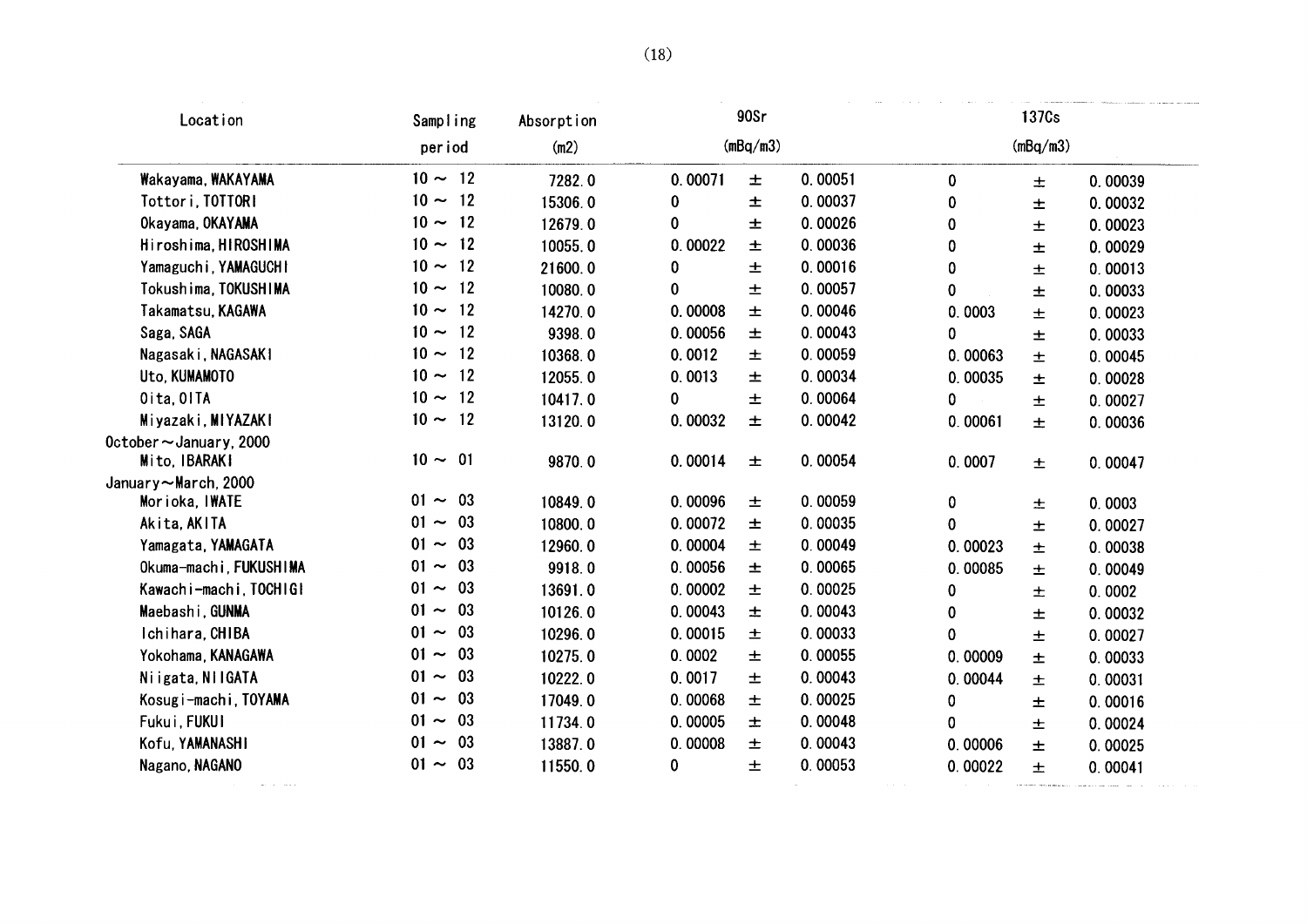| Location                             | Sampling          | Absorption |         | 90Sr     |         |         | 137Cs    |         |
|--------------------------------------|-------------------|------------|---------|----------|---------|---------|----------|---------|
|                                      | period            | (m2)       |         | (mBq/m3) |         |         | (mBq/m3) |         |
| Kagamigahara, GIFU                   | $01 - 03$         | 12174.0    | 0.0012  | $\pm$    | 0.00055 | 0.0002  | $\pm$    | 0.00026 |
| Hamaoka-machi, SHIZUOKA              | $01 - 03$         | 10179.0    | 0       | 士        | 0.00054 | 0       | 士        | 0.0003  |
| Nagoya, AICHI                        | $01 - 03$         | 10366.0    | 0.0011  | $\pm$    | 0.00071 | 0       | $\pm$    | 0.00028 |
| Yokkaichi, MIE                       | 03<br>$01 -$      | 14294.0    | 0       | $\pm$    | 0.00037 | 0.00036 | 土        | 0.00024 |
| Otsu, SHIGA                          | $01 \sim$<br>- 03 | 10395.0    | 0.00005 | 士        | 0.00057 | 0.00019 | 土        | 0.0003  |
| Kyoto, KYOTO                         | 03<br>$01 \sim$   | 10244.0    | 0.001   | $\pm$    | 0.00057 | 0.00048 | $\pm$    | 0.00046 |
| Osaka, OSAKA                         | $01 - 03$         | 16875.0    | 0       | 土        | 0.00033 | 0.00001 | 士        | 0.0002  |
| Kobe, HY0GO                          | 03<br>$01 \sim$   | 10368.0    | 0       | 士        | 0.00059 | 0.00006 | 士        | 0.00033 |
| Nara, NARA                           | $01 - 03$         | 11346.0    | 0       | $\pm$    | 0.00048 | 0       | 土        | 0.00027 |
| Wakayama, WAKAYAMA                   | $01 \sim 03$      | 7282.0     | 0.00078 | $\pm$    | 0.00052 | 0       | $\pm$    | 0.00042 |
| Tottori, TOTTORI                     | $01 \sim 03$      | 15306.0    | 0.00057 | 土        | 0.00027 | 0.00009 | $\pm$    | 0.00021 |
| Okayama, OKAYAMA                     | $01 - 03$         | 12521.0    | 0.00014 | 土        | 0.00052 | 0       | 士        | 0.00023 |
| Hiroshima, HIROSHIMA                 | 03<br>$01 \sim$   | 10252.0    | 0.00075 | 士        | 0.00069 | 0       | 士        | 0.00029 |
| Yamaguchi, YAMAGUCHI                 | $01 - 03$         | 22200.0    | 0       | $\pm$    | 0.0003  | 0.00042 | 士        | 0.00018 |
| Tokushima, TOKUSHIMA                 | $01 \sim$<br>- 03 | 10080.0    | 0.001   | $\pm$    | 0.00061 | 0       | 土        | 0.00032 |
| Takamatsu, KAGAWA                    | - 03<br>$01 -$    | 12940.0    | 0.00012 | 士        | 0.00046 | 0       | 士        | 0.00038 |
| Saga, SAGA                           | 03<br>$01 \sim$   | 8948.0     | 0.0013  | 士        | 0.00052 | 0       | 土        | 0.00031 |
| Nagasaki, NAGASAKI                   | $01 - 03$         | 10368.0    | 0       | $\pm$    | 0.00048 | 0       | 士        | 0.00047 |
| Uto, KUMAMOTO                        | 03<br>$01 \sim$   | 11395.0    | 0.00042 | $\pm$    | 0.00031 | 0       | 土        | 0.00025 |
| Oita, OITA                           | 03<br>01 $\sim$   | 10432.0    | 0.00057 | 士        | 0.00054 | 0       | 士        | 0.00031 |
| Miyazaki, MIYAZAKI                   | $01 - 03$         | 13229.0    | 0       | 士        | 0.0004  | 0.0002  | 土        | 0.00034 |
| January~April, 2000<br>Mito, IBARAKI | $01 - 04$         | 11006.0    | 0.00023 | $\pm$    | 0.0005  | 0.00022 | $\pm$    | 0.00029 |

 $\sim$ 

 $\sim$   $\sim$  .

 $\bar{z}$ 

 $\mathcal{L}^{\mathcal{L}}$  and  $\mathcal{L}^{\mathcal{L}}$  are the set of the set of the set of the set of the set of the set of the set of the set of the set of the set of the set of the set of the set of the set of the set of the set of the s

 $\sim 100$ 

والمستنقذ المنافذ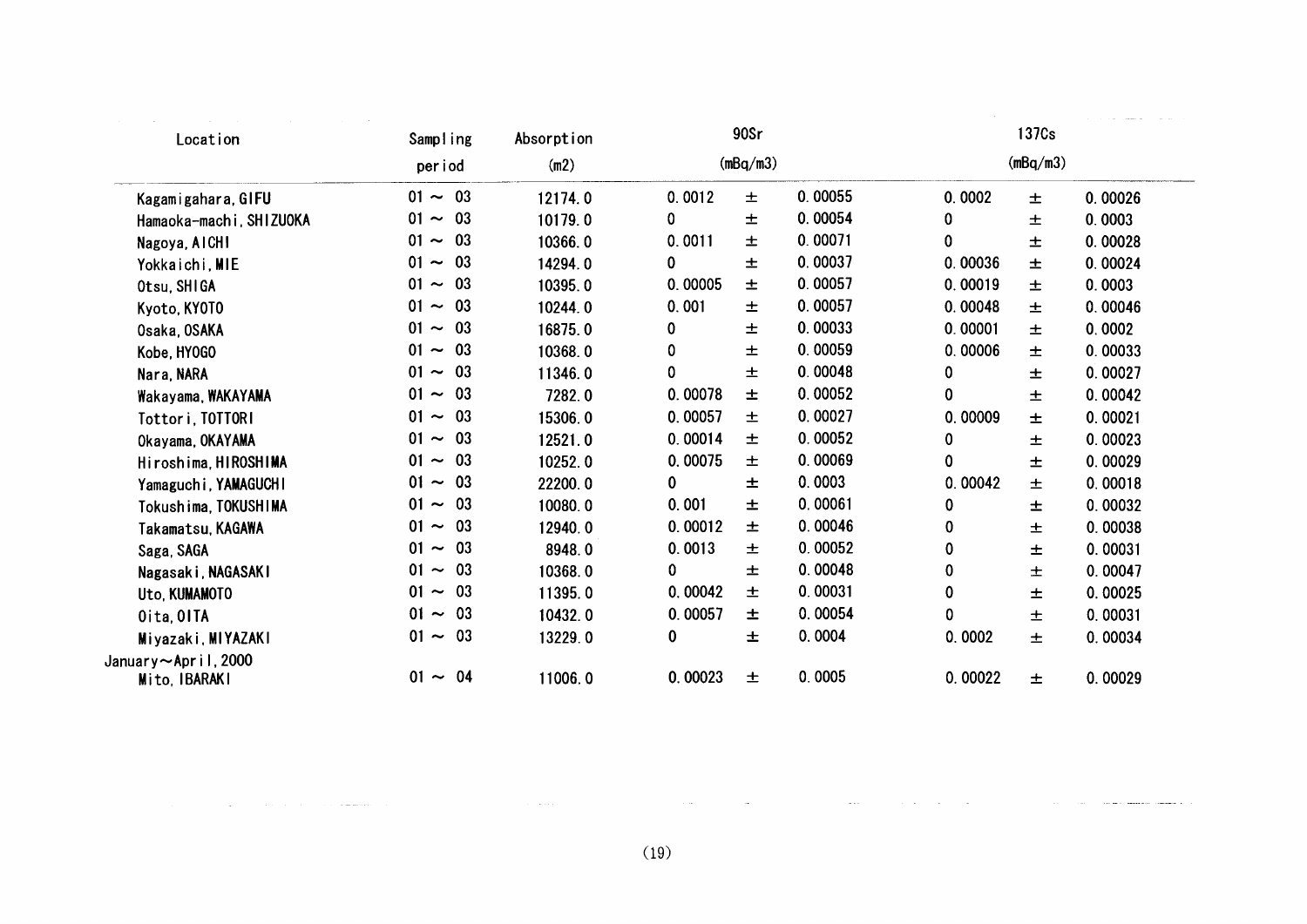(3) Strontium-90 and Cesium-137 in Service Water

(form Oct.1999 to Nar.2000)

-continued from No. 130 for this publication-

Table (3) : Strontium-90 and Cesium-137 in Service Water

| Location               | pH<br>(Hq)     |      | 90Sr<br>(mBq/1) |       |       | 137 <sub>Cs</sub><br>(mBq/1) |       |  |
|------------------------|----------------|------|-----------------|-------|-------|------------------------------|-------|--|
| (Source Water)         |                |      |                 |       |       |                              |       |  |
| Nov. 1999              |                |      |                 |       |       |                              |       |  |
| Nagano, NAGANO         | 7.48           | 1.2  | $\pm$           | 0.22  | 0.25  | $\pm$                        | 0.09  |  |
| Dec, 1999              |                |      |                 |       |       |                              |       |  |
| Sapporo, HOKKAIDO      | $\overline{1}$ | 1.5  | $\pm$           | 0.13  | 0.043 | 土                            | 0.061 |  |
| Urawa, SAITAMA         | 7.3            | 0.69 | $\pm$           | 0.26  | 0.07  | 士                            | 0.071 |  |
| Kisarazu, CHIBA        | 7.5            | 1.5  | $\pm$           | 0.13  | 0.044 | 士                            | 0.064 |  |
| Katsushika, TOKYO      | 7.1            | 1.   | $\pm$           | 0.14  | 0.19  | $\pm$                        | 0.07  |  |
| Tsukui-machi, KANAGAWA | 7.7            | 0.24 | 土               | 0.046 | 0.073 | 土                            | 0.06  |  |
| Inuyama, AICHI         | 6.8            | 2.1  | $\pm$           | 0.17  | 0.27  | $\pm$                        | 0.072 |  |
| Moriguchi, OSAKA       | 7.4            | 2.1  | $\pm$           | 0.12  | 0.072 | $\pm$                        | 0.045 |  |
| Fukuoka, FUKUOKA       | 7.11           | 1.9  | $\pm$           | 0.15  | 0.23  | $\pm$                        | 0.071 |  |
| Jan, 2000              |                |      |                 |       |       |                              |       |  |
| Kyoto, KYOTO           | 8.29           | 2.9  | $\pm$           | 0.19  | 0.19  | $\pm$                        | 0.096 |  |
| (Tap Water)            |                |      |                 |       |       |                              |       |  |
| Nov. 1999              |                |      |                 |       |       |                              |       |  |
| Fukushima, FUKUSHIMA   | 7.54           | 1.5  | $\pm$           | 0.13  | 0.086 | $\pm$                        | 0.058 |  |
| Dec. 1999              |                |      |                 |       |       |                              |       |  |
| Aomori, AOMORI         | 7              | 0.76 | 士               | 0.1   | 0.24  | 士                            | 0.069 |  |
| Morioka, IWATE         | 7.1            | 0.85 | 土               | 0.12  | 0.13  | 士                            | 0.062 |  |
| Akita, AKITA           | 6.27           | 0.86 | 土               | 0.12  | 0.041 | 土                            | 0.06  |  |
| Yamagata, YAMAGATA     | 7.1            | 1.9  | $\pm$           | 0.1   | 0.11  | $\pm$                        | 0.055 |  |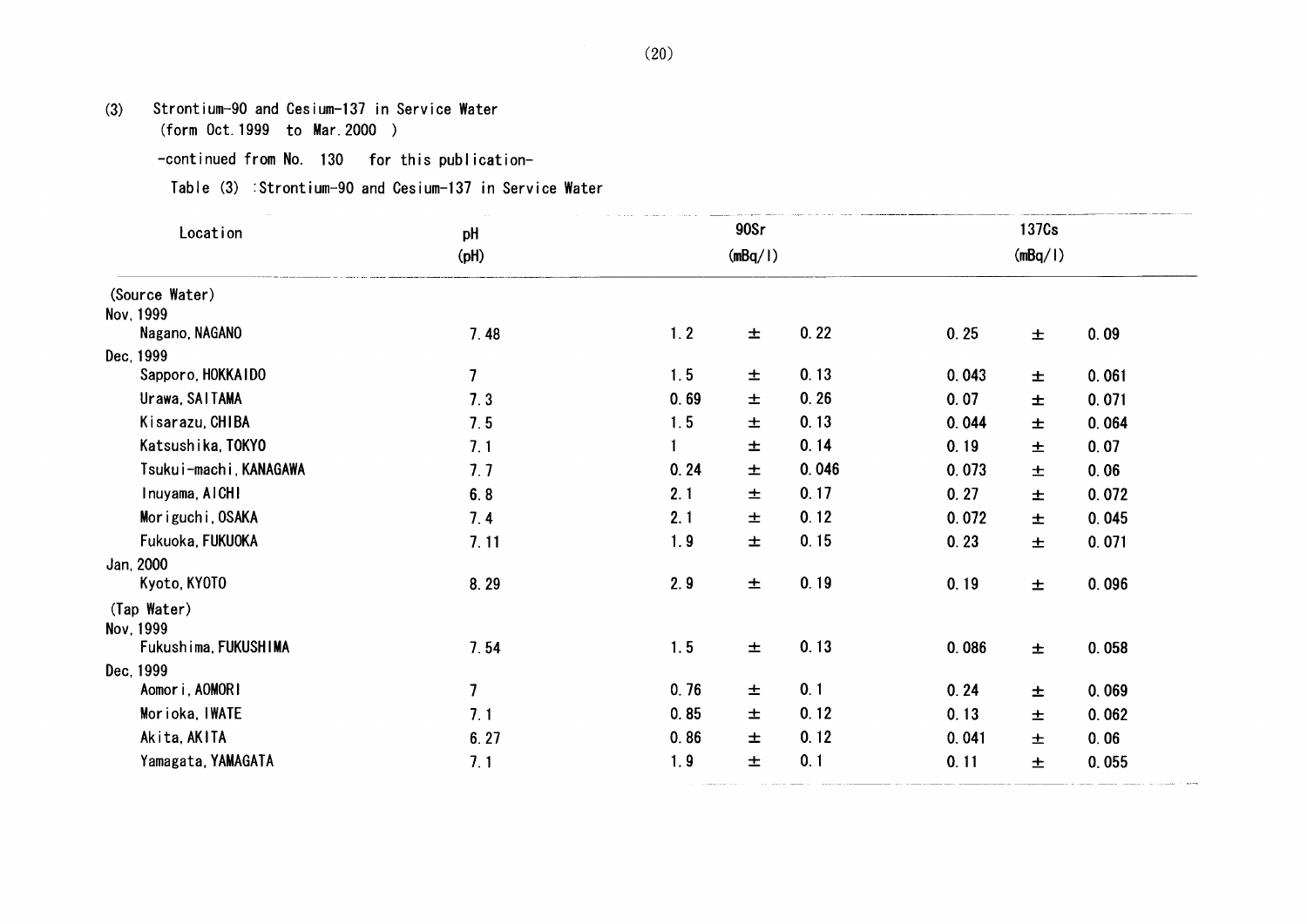| Location               | pH             |                | 90Sr    |       |             | 137Cs   |       |
|------------------------|----------------|----------------|---------|-------|-------------|---------|-------|
|                        | (Hq)           |                | (mBq/1) |       |             | (mBq/1) |       |
| Mito, IBARAKI          | 8.08           | 0.91           | $\pm$   | 0.11  | 0.22        | $\pm$   | 0.067 |
| Kawachi-machi, TOCHIGI | 7.44           | 0.23           | $\pm$   | 0.042 | 0.073       | 土       | 0.051 |
| Urawa, SAITAMA         | 6.8            | 0.91           | 土       | 0.16  | 0.043       | 土       | 0.05  |
| Ichihara, CHIBA        | 7.93           | 1.6            | 士       | 0.15  | 0           | 土       | 0.063 |
| Katsushika, TOKYO      | 6.9            | 1.2            | 土       | 0.13  | 0.086       | $\pm$   | 0.067 |
| Yokohama, KANAGAWA     | 7.7            | 0.47           | $\pm$   | 0.056 | 0.15        | 土       | 0.063 |
| Niigata, NIIGATA       | 7.65           | $\overline{2}$ | $\pm$   | 0.16  | 0.049       | 土       | 0.061 |
| Kosugi-machi, TOYAMA   | 6.9            | 1.6            | $\pm$   | 0.14  | 0           | 士       | 0.054 |
| Kanazawa, ISHIKAWA     | 7.51           | 1.8            | $\pm$   | 0.14  | 0.099       | 土       | 0.063 |
| Fukui, FUKUI           | $\overline{7}$ | 0.62           | 土       | 0.08  | 0           | 土       | 0.046 |
| Kofu, YAMANASHI        | 7.2            | 0.68           | 土       | 0.099 | 0.059       | 士       | 0.058 |
| Nagano, NAGANO         | 7.23           | 0.54           | 士       | 0.089 | 0.076       | 士       | 0.061 |
| Gifu, GIFU             | 7.05           | 1.1            | 土       | 0.09  | 0           | 土       | 0.036 |
| Shizuoka, SHIZUOKA     | 7.5            | 0.53           | $\pm$   | 0.086 | 0.01        | $\pm$   | 0.06  |
| Nagoya, AICHI          | 6.8            | 1.8            | 土       | 0.16  | 0.076       | 土       | 0.06  |
| Yokkaichi, MIE         | 7.2            | 2.8            | 土       | 0.13  | 0.16        | 士       | 0.065 |
| Otsu, SHIGA            | 6.8            | 2.4            | $\pm$   | 0.13  | $\mathbf 0$ | $\pm$   | 0.041 |
| Osaka, OSAKA           | 7.4            | 2.4            | 土       | 0.14  | 0.021       | 土       | 0.047 |
| Kobe, HY0GO            | 7.26           | 1.9            | 土       | 0.1   | 0.034       | $\pm$   | 0.047 |
| Nara, NARA             | 7.1            | $\overline{2}$ | 土       | 0.12  | 0.031       | $\pm$   | 0.051 |
| Wakayama, WAKAYAMA     | 6              | 1.3            | 土       | 0.11  | 0.047       | $\pm$   | 0.045 |
| Tottori, TOTTORI       | 7.5            | 1.6            | 土       | 0.15  | 0.068       | 土       | 0.063 |
| Matsue, SHIMANE        | $\mathbf 0$    | 1.9            | 土       | 0.14  | 0.003       | 士       | 0.054 |
| Okayama, OKAYAMA       | 6.1            | 1.7            | 土       | 0.11  | $\bf{0}$    | $\pm$   | 0.043 |
| Hiroshima, HIROSHIMA   | $\overline{7}$ | 0.77           | 土       | 0.076 | 0.07        | 士       | 0.044 |
| Ube, YAMAGUCHI         | 7.1            | 1.6            | 士       | 0.1   | $\pmb{0}$   | $\pm$   | 0.044 |

 $\sim 10^{-1}$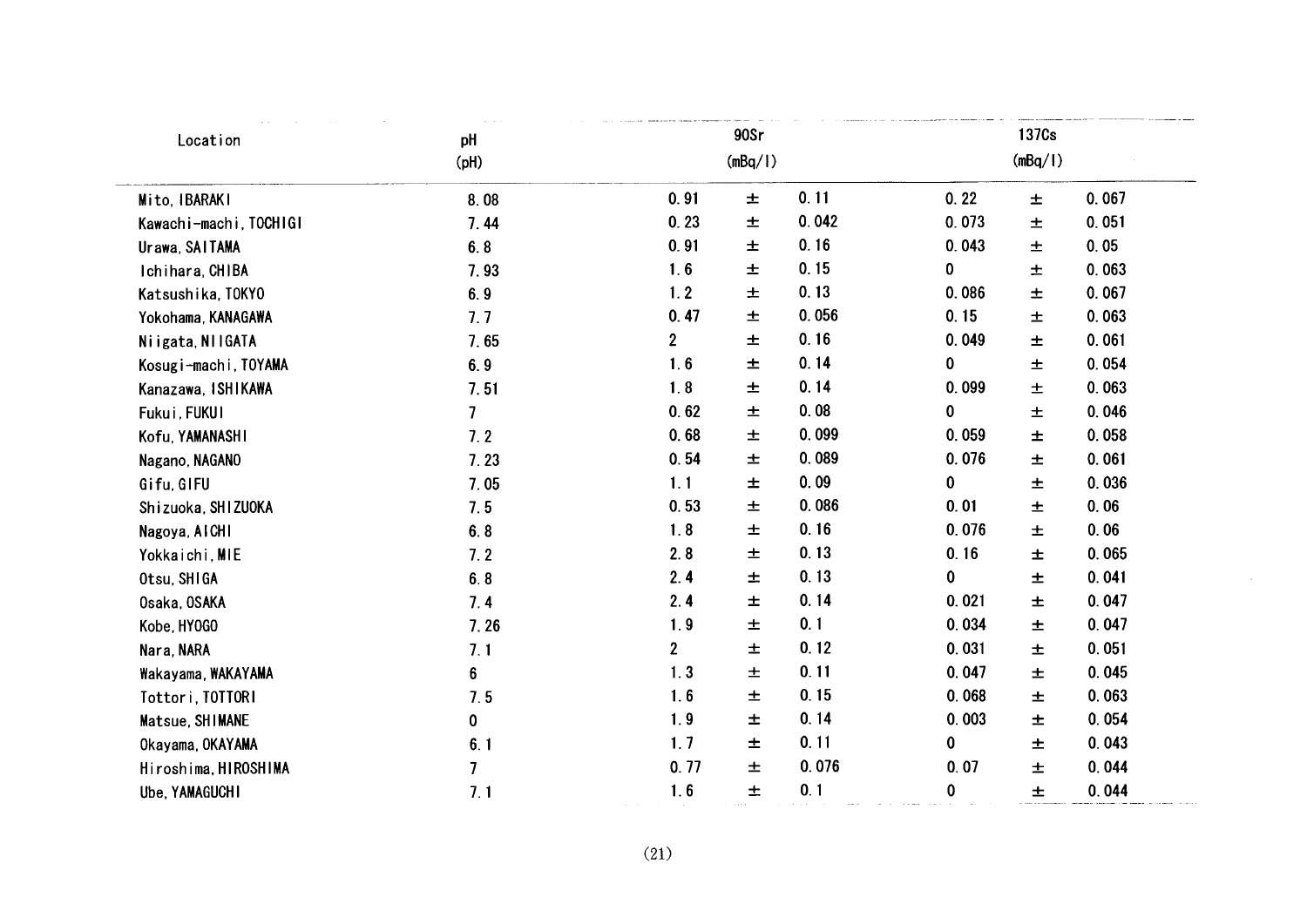| and the season and company<br>Location | pH         |         | 90Sr  |       |       | 137 <sub>Cs</sub> |       |
|----------------------------------------|------------|---------|-------|-------|-------|-------------------|-------|
|                                        | $($ pH $)$ | (mBq/1) |       |       |       | (mBq/1)           |       |
| Tokushima, TOKUSHIMA                   | 6.78       | 1.6     | 士     | 0.17  | 0.033 | 士                 | 0.067 |
| Takamatsu, KAGAWA                      | 7.6        | 2.1     | 士     | 0.24  | 0.076 | $\pm$             | 0.069 |
| Matsuyama, EHIME                       | 7.6        | 1.3     | $\pm$ | 0.13  | 0.041 | 士                 | 0.062 |
| Kochi, KOCHI                           | 6.99       | 1.5     | 土     | 0.1   | 0     | 土                 | 0.057 |
| Fukuoka, FUKUOKA                       | 6.85       | 2.5     | 士     | 0.16  | 0.07  | $\pm$             | 0.063 |
| Nagasaki, NAGASAKI                     | 6.96       | 0.89    | 士     | 0.11  | 0.05  | $\pm$             | 0.059 |
| Uto, KUMAMOTO                          | 7.18       | 0       | 士     | 0.063 | 0.038 | 士                 | 0.064 |
| Oita, OITA                             | 7.5        | 0.64    | 士     | 0.11  | 0.13  | 士                 | 0.064 |
| Miyazaki, MIYAZAKI                     | 7.25       | 1.5     | 士     | 0.15  | 0.025 | 士                 | 0.091 |
| Kagoshima, KAGOSHIMA                   | 7.5        | 0.46    | 士     | 0.057 | 0.17  | 士                 | 0.067 |
| Naha, OK I NAWA                        | 7.51       | 2.8     | $\pm$ | 0.13  | 0.051 | 土                 | 0.044 |
| Jan, 2000                              |            |         |       |       |       |                   |       |
| Wakkana i, HOKKAIDO                    | 7.1        | 1.1     | 士     | 0.13  | 0.032 | $\pm$             | 0.064 |
| Maebashi, GUNMA                        | 6.9        | 1.1     | 士     | 0.13  | 0     | 土                 | 0.067 |
| Kyoto, KY0T0                           | 8.12       | 2.2     | 士     | 0.19  | 0.052 | 士                 | 0.059 |

 $\hat{f}^{\dagger}$  and  $\hat{f}^{\dagger}$  are the space of the space of the space  $\hat{f}^{\dagger}$ 

 $\label{eq:1.1} \begin{split} \text{if } \mathbf{a} \text{ is a non-adjoint} & \mathbf{a} = \mathbf{a} \text{ and } \mathbf{a} \text{ is a non-adjoint} \end{split}$ 

 $\mathcal{L}^{\mathcal{L}}(\mathcal{L}^{\mathcal{L}})$  and  $\mathcal{L}^{\mathcal{L}}(\mathcal{L}^{\mathcal{L}})$  . The contribution of the contribution of the contribution of the contribution of the contribution of the contribution of the contribution of the contributio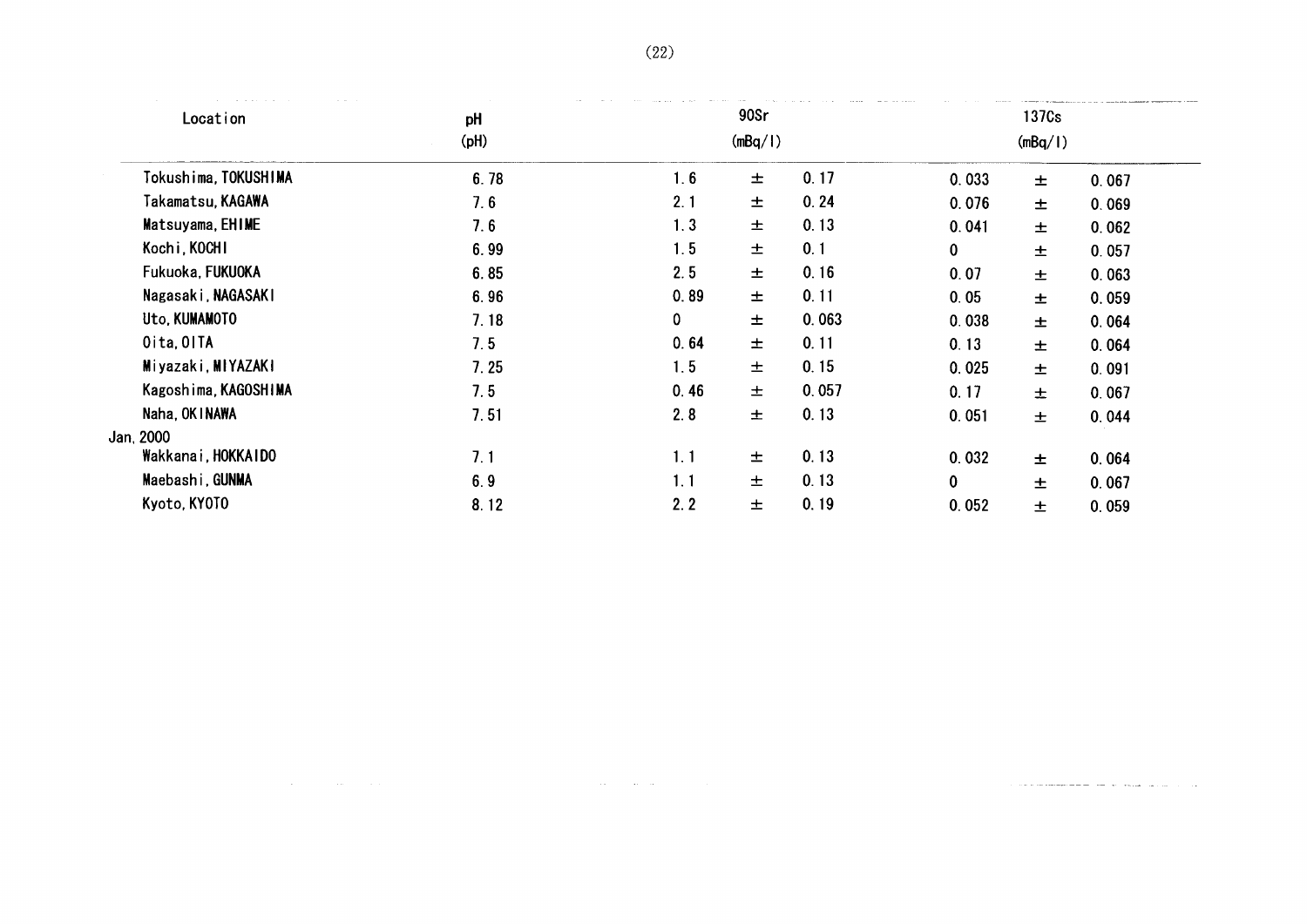# (4) Strontium-90 and Cesium-137 in Freshwater

(form Oct.1999 to Nar.2000)

-continued from No. 130 for this publication-

Table (4) :Strontium-90 and Cesium-137 in Freshwater

| the state of the component and the context of the country of the context of the context of the context of the context of the context of the context of the context of the context of the context of the context of the context<br>the second control of the second<br>Location | pH         |      | 90Sr    |       |       | 137 <sub>Cs</sub> |       |
|--------------------------------------------------------------------------------------------------------------------------------------------------------------------------------------------------------------------------------------------------------------------------------|------------|------|---------|-------|-------|-------------------|-------|
|                                                                                                                                                                                                                                                                                | $($ pH $)$ |      | (mBq/1) |       |       | (mBq/1)           |       |
| (Fresh Water)                                                                                                                                                                                                                                                                  |            |      |         |       |       |                   |       |
| Oct. 1999<br>Shobara, HIROSHIMA                                                                                                                                                                                                                                                | 6.91       | 0.71 | $\pm$   | 0.077 | 0.045 | $\pm$             | 0.045 |
| Nov. 1999<br>Toyanogata, NI IGATA                                                                                                                                                                                                                                              | 7.07       | 2.8  | 士       | 0.19  | 0.11  | 土                 | 0.069 |
| Suwa-lake, NAGANO                                                                                                                                                                                                                                                              | 8.54       | 0.83 | 士       | 0.11  | 0.38  | 士                 | 0.075 |
| Dec, 1999<br>Uji, KYOTO                                                                                                                                                                                                                                                        | 7.81       | 0    | 士       | 0.052 | 0.085 | 士                 | 0.061 |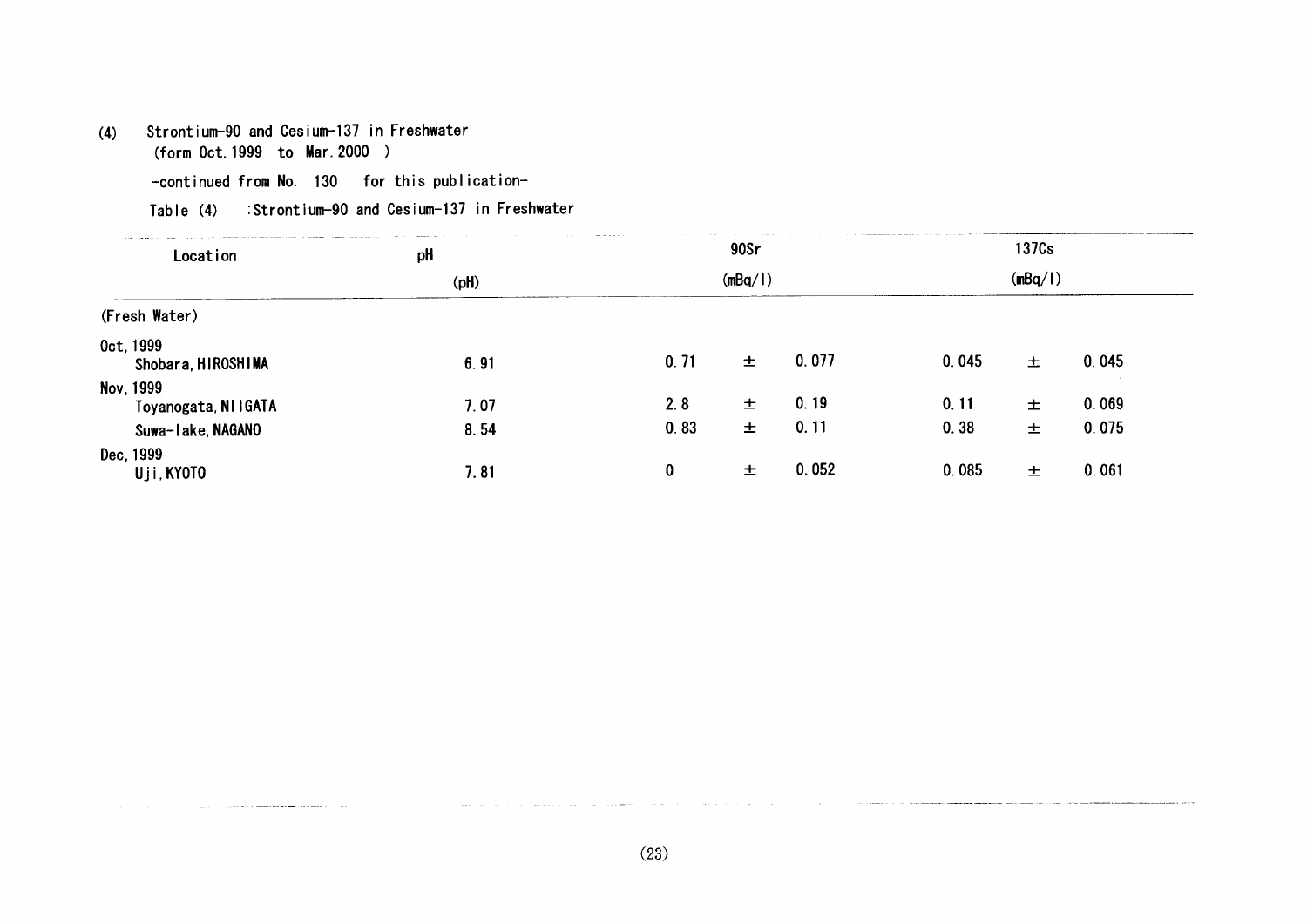- (5) Strontium-90and Cesium-137in Seawater (form Oct. 1999 to Mar. 2000)
	- -continued from No. 130 for this publication-

# Table (5) :Strontium-90 and Cesium-137 in Sea Water

 $\sim$ 

| the contract of the contract of the<br>Location | the contract of the con-<br>the contract of the contract of the<br>Sample volume<br>analyzed | <b>Contractor</b><br>C <sub>1</sub> | the company of<br>90Sr | 137Cs<br>______________________________ |
|-------------------------------------------------|----------------------------------------------------------------------------------------------|-------------------------------------|------------------------|-----------------------------------------|
|                                                 | (I)                                                                                          | U                                   | 、mBa⁄                  | mBa/l)                                  |
| Oct. 1999<br>Kaseda, KAGOSHIMA                  | 40                                                                                           | 18                                  | $\pm$ 0.23<br>1.8      | $\pm$ 0.26                              |
| White-beach, OKINAWA                            | 40                                                                                           | 19                                  | $\pm$ 0.24<br>2.1      | $\pm$ 0.27<br>2.2 <sub>2</sub>          |

and the company of the company of the company of the company of the company of the company of the company of the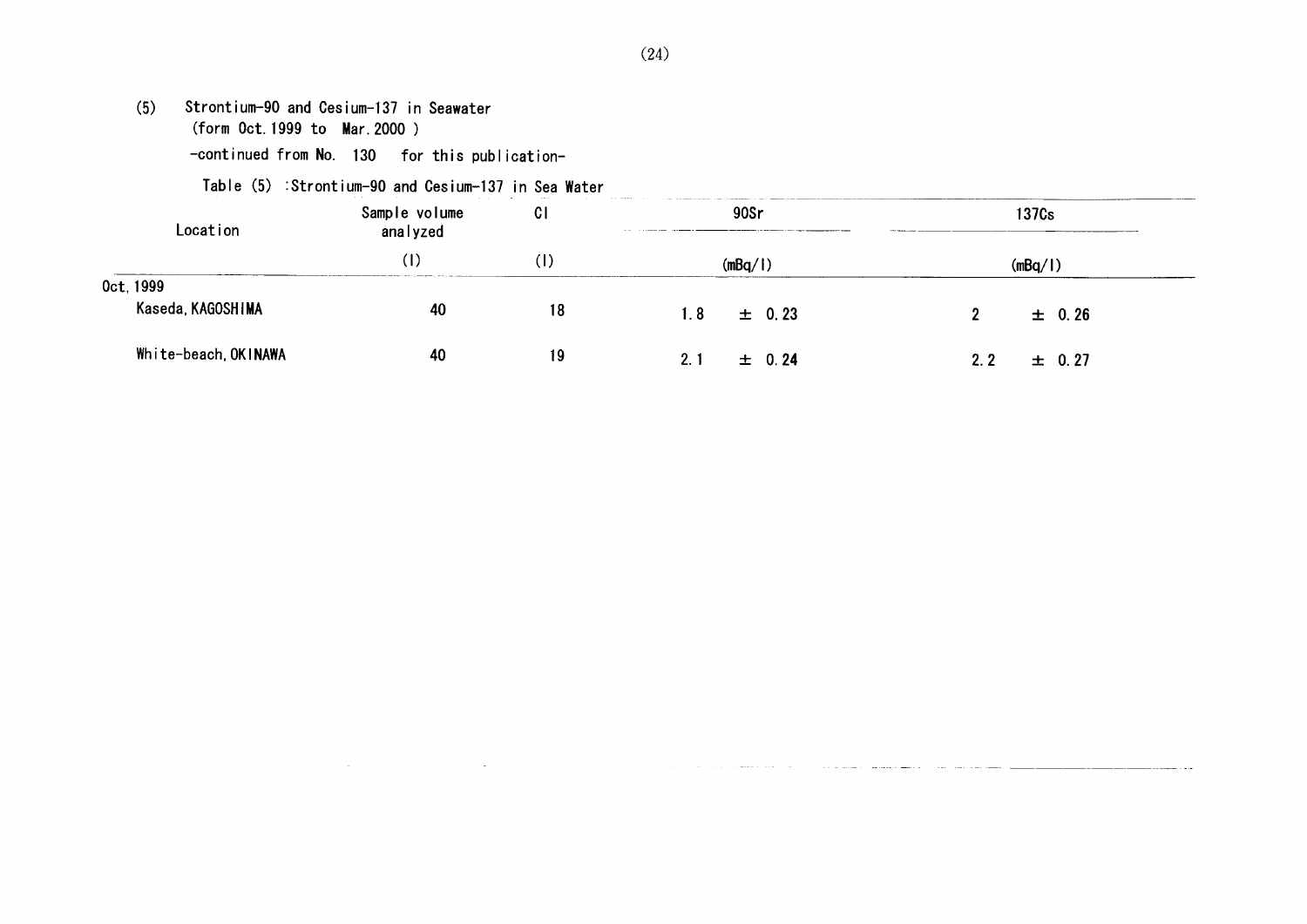# (6) Strontium-90and Cesium-137in Sea Sediments

(form Oct.1999 to Har.2000)

-continued from No. 130 for this publication-

Table  $(6)$ : Strontium-90 and Cesium-137 in Sea Sediments

|                      |    |                                                 | 90Sr    |         | 137Cs |  |
|----------------------|----|-------------------------------------------------|---------|---------|-------|--|
| Location             | (m | a second the contemporary of the company of the | (Bq/kg) | (Bq/kg) |       |  |
| Oct, 1999            |    |                                                 |         |         |       |  |
| Kaseda, KAGOSHIMA    |    | 0.06                                            | 0.056   | 0.35    | 0.082 |  |
| White-beach, OKINAWA |    | 0.13                                            | 0.062   | 0. 3    | 0.079 |  |

المتناجين ويستنبذ والمتعاطف والمنا

 $\sim$ 

تصرف المتمام المصرورين

 $\sim 10^{-1}$ 

 $\sim 10^{-1}$  m  $^{-1}$